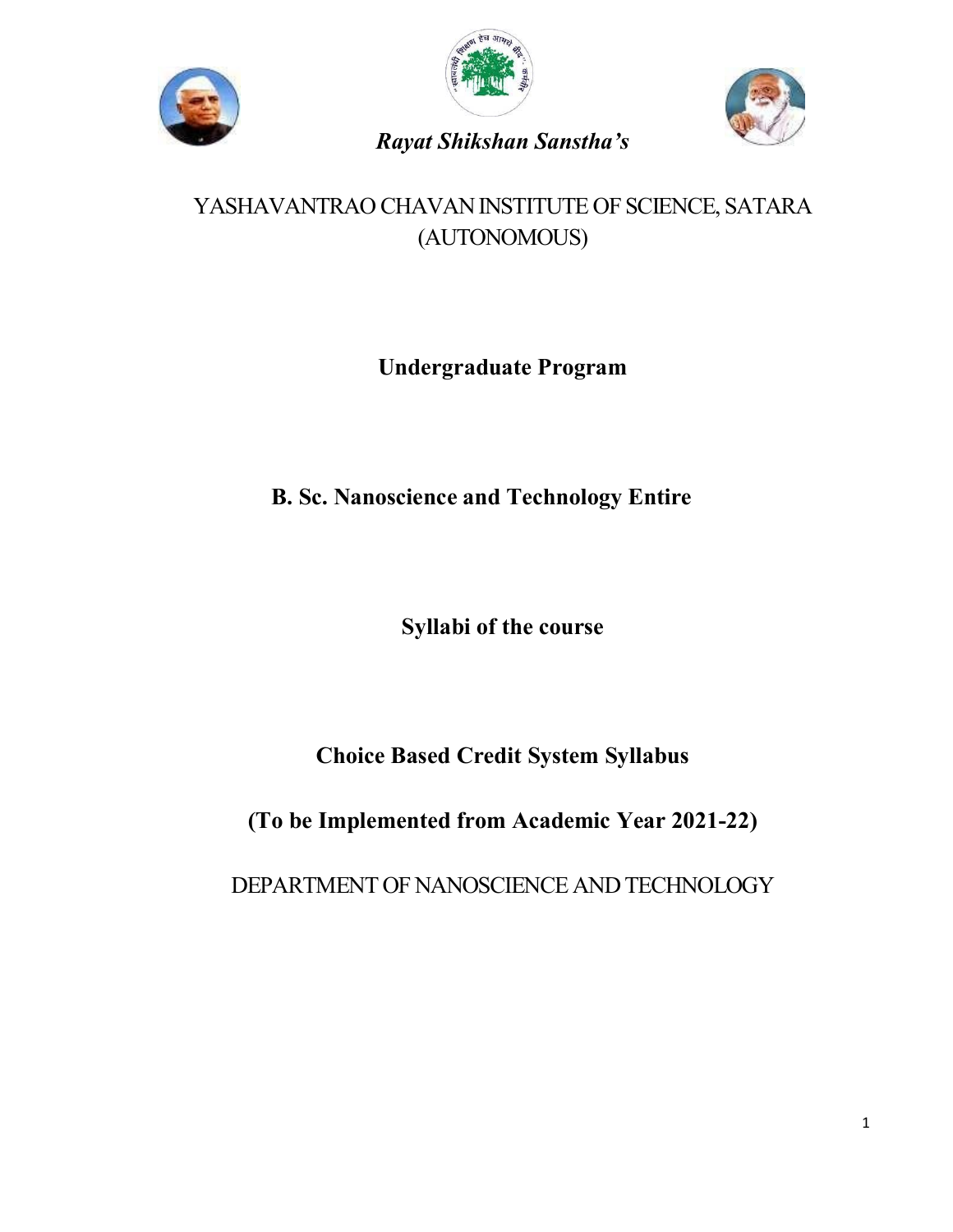## **Preamble:**

B. Sc. Nanoscience and Technology (Entire) course is multidisciplinary.The goal of the syllabus is to make the study of Nanotechnology applications interesting and encouraging to the students for higher studies including research.

The new syllabus is based on a basic and applied approach with vigor and depth. At the same time precaution is taken to make the syllabus comparable to the syllabub of other universities and the needs of industries and research. It is prepared after discussion at length with number of faculty members of the subject and experts from industries and research fields. The units of the syllabus are well defined, taking into consideration the level and capacity of students.

In general, course objectives have been framed and the curriculum and syllabus have been structured in such a way that each of the subjects meets one or more of these objectives. Student outcomes describe what students are expected to know and be able to do by the time of graduation. These relate to the skills, knowledge, and behaviors that students acquire as they progress through the course. Further each subject paper in the course spells out clear objectives and outcomes which are mapped to the student outcomes. It is expected to inspire and boost interest of the students towards applications of nanotechnology.

## **Program Objectives:**

1) This course is design to develop the ability to work with multidisciplinary teams.design and conduct experiments, as well as to analyze and interpret data.

- 2) To learn techniques, skills, and modern instrument tools necessary for Research practices.
- 3) To understand the fundamentals, principles concepts and recent developments in the subject area.
- 4) This curriculum will inspire and boost interest of the students in Nanoscience to meet desired

needs within realistic constraints such as economic, environmental, social, health and safety,manufacturability, and sustainability.

## **Program Specific Outcomes:**

After successful completion of B.Sc. Nanoscience and Technology Entire Course student will be able to:

- Understand the various concepts in Physics, Chemistry, Biotechnology and able to implement it at nanoscale.
- $\Box$  Use the techniques, skills, and modern instrumental tools necessary for Research practices.
- Learn, to design and perform experiments in the labs to demonstrate the concepts, principles and theories learned in the classrooms.
- $\Box$  Develop the ability to work with multidisciplinary approach.
- Identify their area of interest in academic, research and development.
- Perform job in various fields like Research and Development, engineering, education, business and public service, etc. or be an entrepreneur with precision, analytical mind, innovative thinking, clarity of thought, expression, and systematic approach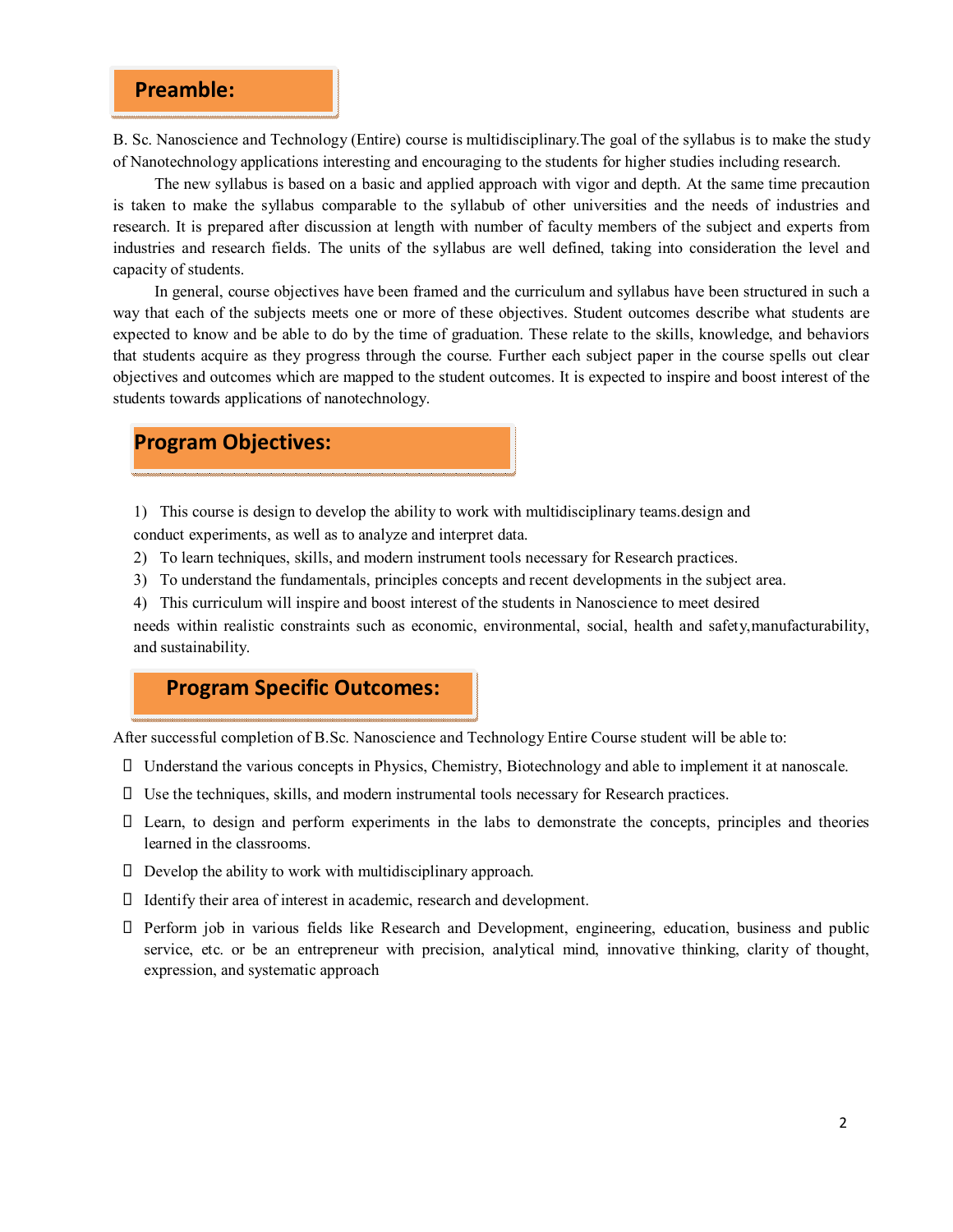# **B.Sc. Part I**

- **1) Title:** Nanoscience and Technology (Entire)
- **2) Year of Implementation:** The syllabus will be implemented from June, 2021 onwards.
- **3) Duration:** The course shall be a full time.
- **4) Pattern: S**emester examination.
- **5) Medium of Instruction:** English.
- **6) Structure of Course:**

| Yashavantrao Chavan Institute of Science, Satara                |                    |                        |                                                   |                       |                          |                 |                |
|-----------------------------------------------------------------|--------------------|------------------------|---------------------------------------------------|-----------------------|--------------------------|-----------------|----------------|
| <b>Course Structure Under Choice Based Credit System (CBCS)</b> |                    |                        |                                                   |                       |                          |                 |                |
|                                                                 |                    |                        | <b>B. Sc. Nanoscience and Technology (Entire)</b> |                       |                          |                 |                |
|                                                                 |                    |                        |                                                   | B. Sc. I Semester - I |                          |                 |                |
| Sr                                                              |                    | Name of the            |                                                   |                       | <b>Teaching Scheme</b>   |                 |                |
| N <sub>0</sub>                                                  |                    | Course                 | <b>Theory</b><br><b>Practical</b>                 |                       |                          |                 |                |
|                                                                 | <b>Course Code</b> |                        | No. of lectures                                   |                       |                          | No. of          | <b>Credits</b> |
|                                                                 |                    |                        | /week                                             |                       | Course code              | <b>lectures</b> |                |
|                                                                 |                    |                        | $(1L=60min)$                                      | <b>Credits</b>        |                          | / Week          |                |
| 1                                                               | <b>BNTT-101</b>    | <b>Physics-I</b>       | $\mathbf{2}$                                      | $\mathbf{2}$          | <b>BNTP-111 (Physics</b> | 3               | $\overline{2}$ |
| $\boldsymbol{2}$                                                | <b>BNTT-102</b>    | Physics-II             | $\mathbf{2}$                                      | $\mathbf{2}$          | lab)                     |                 |                |
| 3                                                               | <b>BNTT-103</b>    | <b>Chemistry-I</b>     | $\mathbf{2}$                                      | 2                     | <b>BNTP-112</b>          | 3               | $\mathbf{2}$   |
| $\overline{\mathbf{4}}$                                         | <b>BNTT-104</b>    | <b>Chemistry -II</b>   | $\mathbf{2}$                                      | $\overline{c}$        | (Chemistry lab)          |                 |                |
| 5                                                               | <b>BNTT-105</b>    | <b>Biotechnology-I</b> | $\overline{2}$                                    | 2                     | <b>BNTP-111</b>          | 3               | $\mathbf{2}$   |
| 6                                                               | <b>BNTT-106</b>    | <b>Biotechnology-I</b> | $\mathbf{2}$                                      | $\mathbf{2}$          | (Biotechnology lab)      |                 |                |
| 7                                                               | <b>BNTT-107</b>    | <b>Mathematics-I</b>   | $\mathbf{2}$                                      | $\mathbf{2}$          | <b>BNTP-111</b>          | 3               | $\overline{2}$ |
| 8                                                               | <b>BNTT-108</b>    | <b>Mathematics-II</b>  | $\mathbf{2}$                                      | 2                     | (Mathematics lab)        |                 |                |
| 9                                                               | <b>BNTT-109</b>    | <b>Electronics-I</b>   | $\mathbf{2}$                                      | $\mathbf{2}$          | <b>BNTP-111</b>          |                 |                |
| 10                                                              | <b>BNTT-110</b>    | <b>Electronics-I</b>   | $\mathbf{2}$                                      | $\mathbf{2}$          | (Electronics lab)        | 3               | $\mathbf{2}$   |
| 11                                                              | <b>BNTT-AECC</b>   | <b>English-I</b>       | $\mathbf{2}$                                      | $\mathbf{2}$          |                          |                 |                |
|                                                                 | <b>T</b> otal      |                        | 22                                                | 22                    |                          | 15              | 10             |

| B. Sc. I Semester – II |                    |                          |                                          |                |                         |                                     |                |
|------------------------|--------------------|--------------------------|------------------------------------------|----------------|-------------------------|-------------------------------------|----------------|
| Sr <sub>N</sub>        |                    |                          | <b>Teaching Scheme</b>                   |                |                         |                                     |                |
|                        |                    | Name of the Cour         | <b>Theory</b>                            |                | <b>Practical</b>        |                                     |                |
|                        | <b>Course Code</b> |                          | No. of lectures<br>/week<br>$(1L=60min)$ | <b>Credits</b> | Course code             | No. of<br><b>lectures</b><br>/ week | <b>Credits</b> |
| 1                      | <b>BNTT-201</b>    | <b>Physics -III</b>      | 2                                        | 2              | <b>BNTP-111 (Physic</b> | 3                                   | $\mathbf{2}$   |
| $\mathbf{2}$           | <b>BNTT-202</b>    | <b>Physics -IV</b>       | $\mathbf{2}$                             | 2              | lab)                    |                                     |                |
| 3                      | <b>BNTT-203</b>    | <b>Chemistry-III</b>     | $\mathbf{2}$                             | 2              | <b>BNTP-112</b>         | 3                                   | $\mathbf{2}$   |
| 4                      | <b>BNTT-204</b>    | <b>Chemistry-III</b>     | $\mathbf{2}$                             | 2              | (Chemistry lab)         |                                     |                |
| 5                      | <b>BNTT-205</b>    | <b>Biotechnology-III</b> | 2                                        | 2              | <b>BNTP-111</b>         | 3                                   | $\mathbf{2}$   |
| 6                      | <b>BNTT-206</b>    | <b>Biotechnology-IV</b>  | 2                                        | $\mathbf{2}$   | (Biotechnology lal      |                                     |                |
| 7                      | <b>BNTT-207</b>    | <b>Mathematics-III</b>   | $\mathbf{2}$                             | $\mathbf{2}$   | <b>BNTP-111</b>         | 3                                   | $\mathbf{2}$   |
| 8                      | <b>BNTT-208</b>    | <b>Mathematics-IV</b>    | $\mathfrak{p}$                           | 2              | (Mathematics lab)       |                                     |                |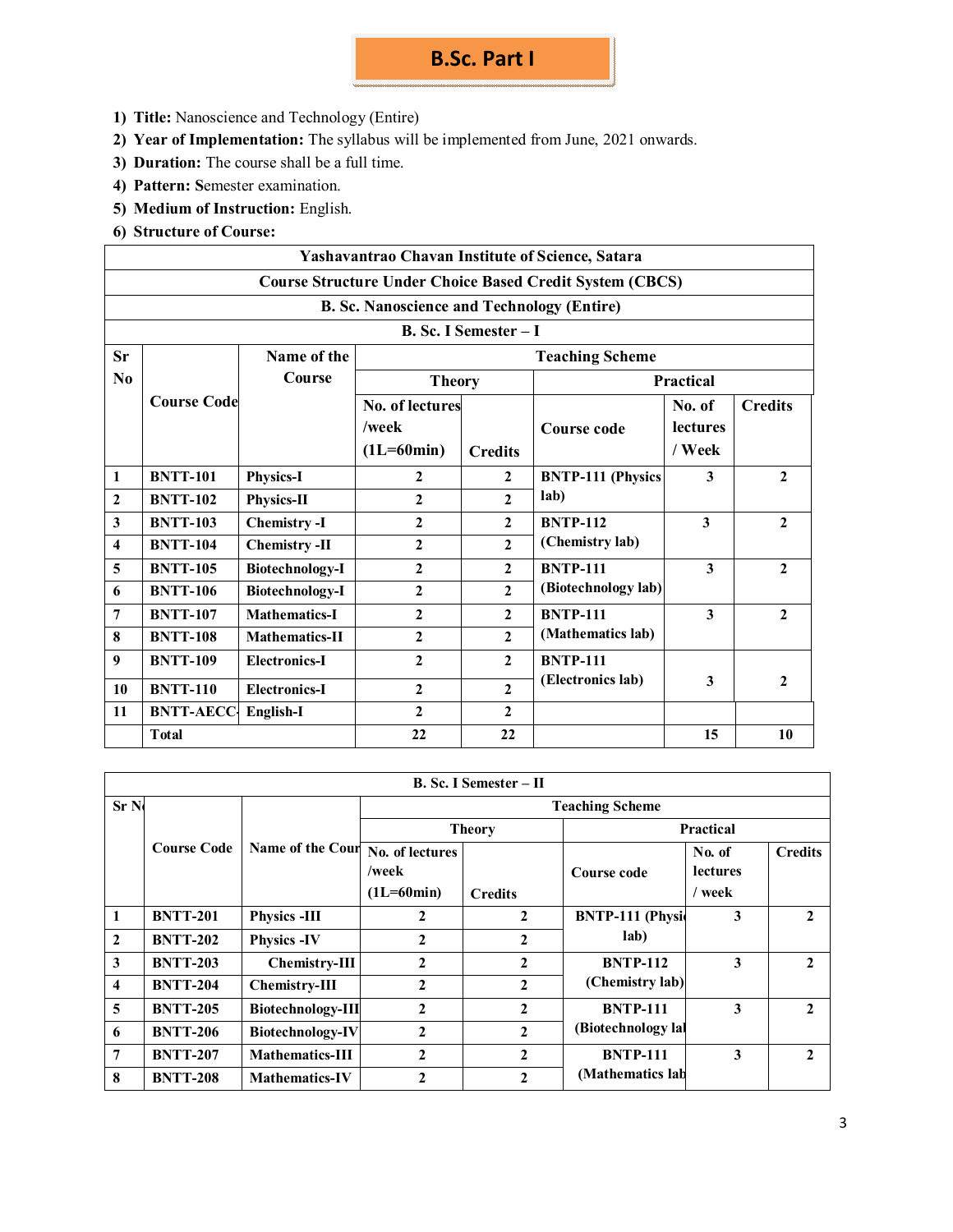|                                  | <b>BNTT-209</b>   | Electronics-III       |    |    | <b>BNTP-111</b>   |    |
|----------------------------------|-------------------|-----------------------|----|----|-------------------|----|
| 10                               | <b>BNTT-210</b>   | <b>Electronics-IV</b> |    |    | (Electronics lab) |    |
|                                  | <b>BNTT-AECC-</b> | English-II            |    |    |                   |    |
| <b>Total Sem-II</b>              |                   | 22                    | 22 |    | 10                |    |
| <b>Total of Sem-I and Sem-II</b> |                   |                       | 44 | 44 |                   | 20 |

| Student contact hours per week: 37 Hours  | Total Marks for B.Sc.-I (Including English): 1350 |
|-------------------------------------------|---------------------------------------------------|
| Theory lectures and practical: 60 Minutes | Total Credits for B.Sc.-I (Semester I & II): 64   |

**AECC1**- Ability Enhancement Compulsory Course (BNTT-AECC-1 T& BNTT-AECC-2)- English. **BNTE- B. Sc. Nanoscience and Technology Entire**. (For Semester I BNTT-101 to BNTT-110 and for Semester II BNTT-201 to BNTT-210)

Course list as per enclosed Annexure. *Separate passing is mandatory for Theory,Internal and Practical.*

Practical Examination will be conducted at semester end for 50 Marks per DSC course (subject).

| <b>Semester I</b> |                         |                |                                      |  |  |
|-------------------|-------------------------|----------------|--------------------------------------|--|--|
| Sr. No            | <b>Course Code</b>      | Name of course | <b>Title of Course</b>               |  |  |
| 1                 | <b>BNTT-101</b>         | Physics-I      | Mechanics                            |  |  |
| $\overline{2}$    | <b>BNTT-102</b>         | Physics-II     | Properties of Materials at Nanoscale |  |  |
| 3                 | <b>BNTT-103</b>         | Chemistry-I    | Atomic Structure and Bonding         |  |  |
| 4                 | <b>BNTT-104</b>         | Chemistry-II   | General organic Chemistry            |  |  |
| 5                 | <b>BNTT-105</b>         | Biotech-I      | Cell Biology -I                      |  |  |
| 6                 | <b>BNTT-106</b>         | Biotech-II     | Cell Biology-II                      |  |  |
| 7                 | <b>BNTT-107</b>         | Mathematics -I | Differential Calculus I              |  |  |
| 8                 | <b>BNTT-108</b>         | Mathematics-II | Differential calculus II             |  |  |
| 9                 | <b>BNTT-109</b>         | Electronics-I  | Semiconductor device-I               |  |  |
| 10                | <b>BNTT-110</b>         | Electronics-II | Semiconductor device-II              |  |  |
| 11                | <b>BNTT-AECC-1</b>      | English-I      | English                              |  |  |
| 12                | BNTP-111 LabCourse-I    |                | Physical Science                     |  |  |
| 13                | BNTP-112-Lab Course-II  |                | Chemical Science                     |  |  |
| 14                | BNTP-113Lab Course-III  |                | Biotechnology                        |  |  |
| 15                | BNTP -114 Lab Course-IV |                | Mathematics                          |  |  |
| 16                | BNTP-115 Lab Course-V   |                | Electronics                          |  |  |

**Semester II**

| Sr. No         | <b>Course Code</b> | Name of course  | <b>Title of Course</b>                     |
|----------------|--------------------|-----------------|--------------------------------------------|
|                | <b>BNTT-201</b>    | Physics-III     | Basics of electrostatics for nanoscale     |
| $\overline{2}$ | <b>BNTT-202</b>    | Physics-IV      | Electricity and magnetism in nanomaterials |
| 3              | <b>BNTT-203</b>    | Chemistry-III   | Physical Chemistry                         |
| 4              | <b>BNTT-204</b>    | Chemistry-IV    | Functional Organic Chemistry               |
| 5              | <b>BNTT-205</b>    | Biotech-III     | Mammalian Physiology I                     |
| 6              | <b>BNTT-206</b>    | Biotech-IV      | Mammalian Physiology II                    |
|                | <b>BNTT-207</b>    | Mathematics-III | Differential Equation I                    |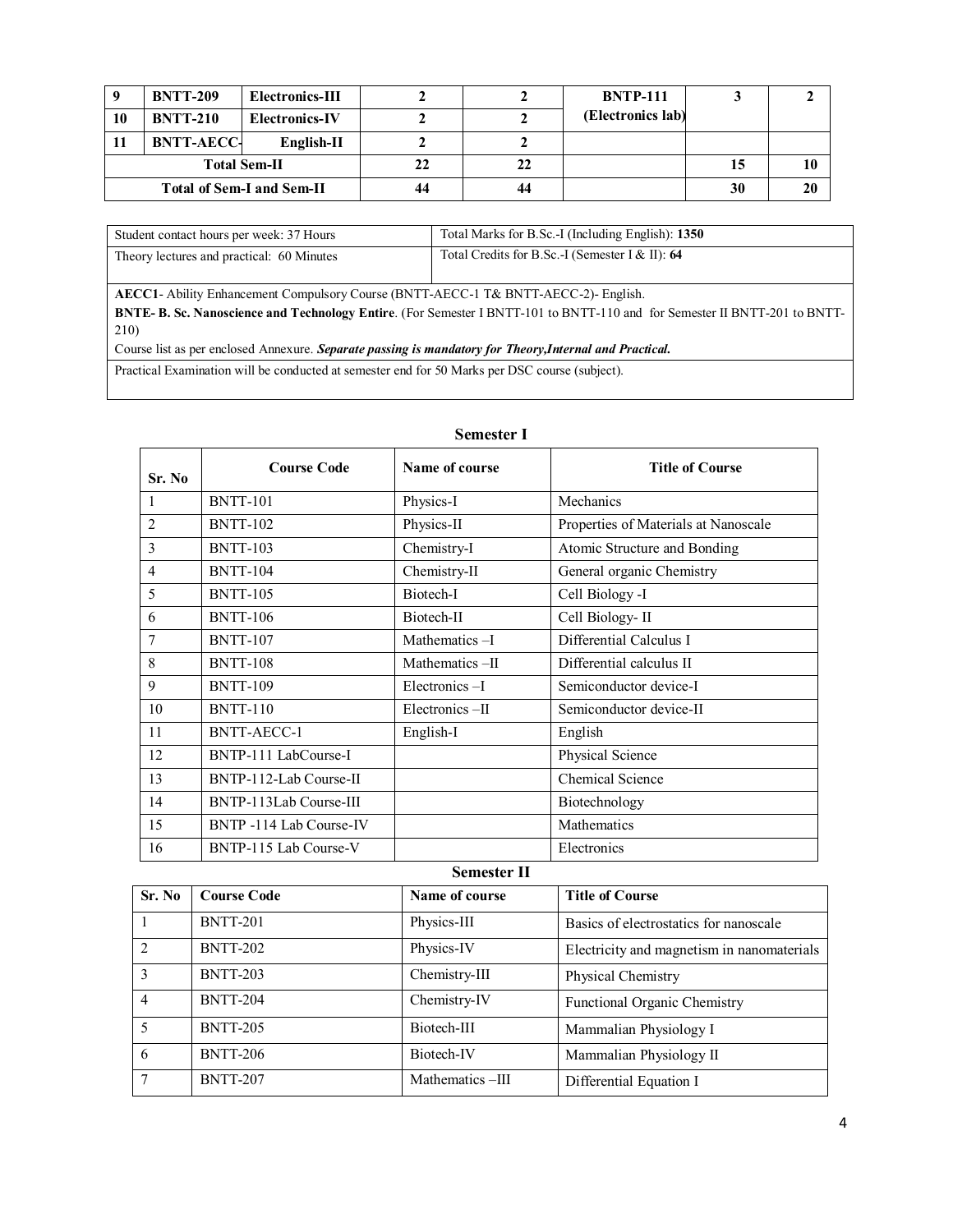| 8  | <b>BNTT-208</b>          | Mathematics-IV  | Differential Equation II   |
|----|--------------------------|-----------------|----------------------------|
| 9  | <b>BNTT-209</b>          | Electronics-III | Linear Integrated Circuits |
| 10 | <b>BNTT-210</b>          | Electronics-IV  | Digital Electronics        |
| 11 | BNTT-AECC-2              | $English-II$    | English                    |
| 12 | BNTP-211 Lab Course-I    |                 | Physical Science           |
| 13 | BNTP-212-Lab Course-II   |                 | <b>Chemical Science</b>    |
| 14 | BNTP-213-Lab Course-III  |                 | Biotechnology              |
| 15 | BNTP -214 -Lab Course-IV |                 | Mathematics                |
| 16 | BNTP-215-Lab Course-V    |                 | Electronics                |

## **B Sc. Part – I Semester I BNTT-101: Mechanics(Lectures: 30, Credit: 02)**

## **Objectives:**

- 1. To understand the fundamentals, principles, physical concept of mechanics.
- 2. To learn basics of derivatives, ordinary & partial differential equations.
- 3. To study Newton's laws of motions and applications.
- 4. To study conservation of energy, center of mass, motion of rockets and examples.
- 5. To study rotational motion and M.I. of various bodies.

## **Unit -I -Ordinary Differential Equations (5)**

Derivatives, Differential equation; ordinary and partial differential equations,  $1<sup>st</sup>$  order homogeneous differential equations,  $2<sup>nd</sup>$  order homogeneous differential equations with constant coefficients, problems

## **Unit -II - Laws of Motion (9)**

Frames of reference, Newton's Laws of motion (with proof)., problems

Momentum and Energy:Conservation of linear and angular momentum, work and energy theorem, conservation of energy (Single particle), Dynamics of a system of particles (linear momentum, angular momentum and energy), Centre of mass, Motion of rockets (qualitative treatment only).problems

**Unit-III- Oscillations (7)** Simple harmonic motion, Differential equation of SHM and its solutions, Kinetic and Potential Energy, Total Energy and their time averages, Damped oscillations, Forced oscillations, Frequency of nanoscale matters,problems

## **Unit-IV - Rotational Motion (9)**

Angular velocity, angular momentum and Torque, Kinetic energy of rotation and moment of Inertia, Moment of inertia of a spherical shell, solid cylinder (only about axis of symmetry), Motion of spherical Shell and solid cylinder rolling down an inclined plane. Problems

### **Reference Books:**

- 1. D. Kleppner, R.J. Kolenkow, An introduction to mechanics, (India: Tata McGraw-Hill) 25-39
- 2. C. Kittel, W. Knight, et.al. Mechanics, Berkeley Physics, vol.1, (India: Tata McGraw-Hill. 2007)58-75
- 3. Resnick, Halliday and Walker,Fundamentals of Physics, (India: Wiley Publication,2008)23-50
- 4. G.R. Fowles and G.L. Cassiday, Analytical Mechanics. (Cengage Learning) 22-39
- 5. R. P. Feynman, R.B. Leighton, M. Sands,Feynman Lectures, Vol. I, (India: Pearson Education)11.1-11.7

### **Learning Outcomes:**

## 5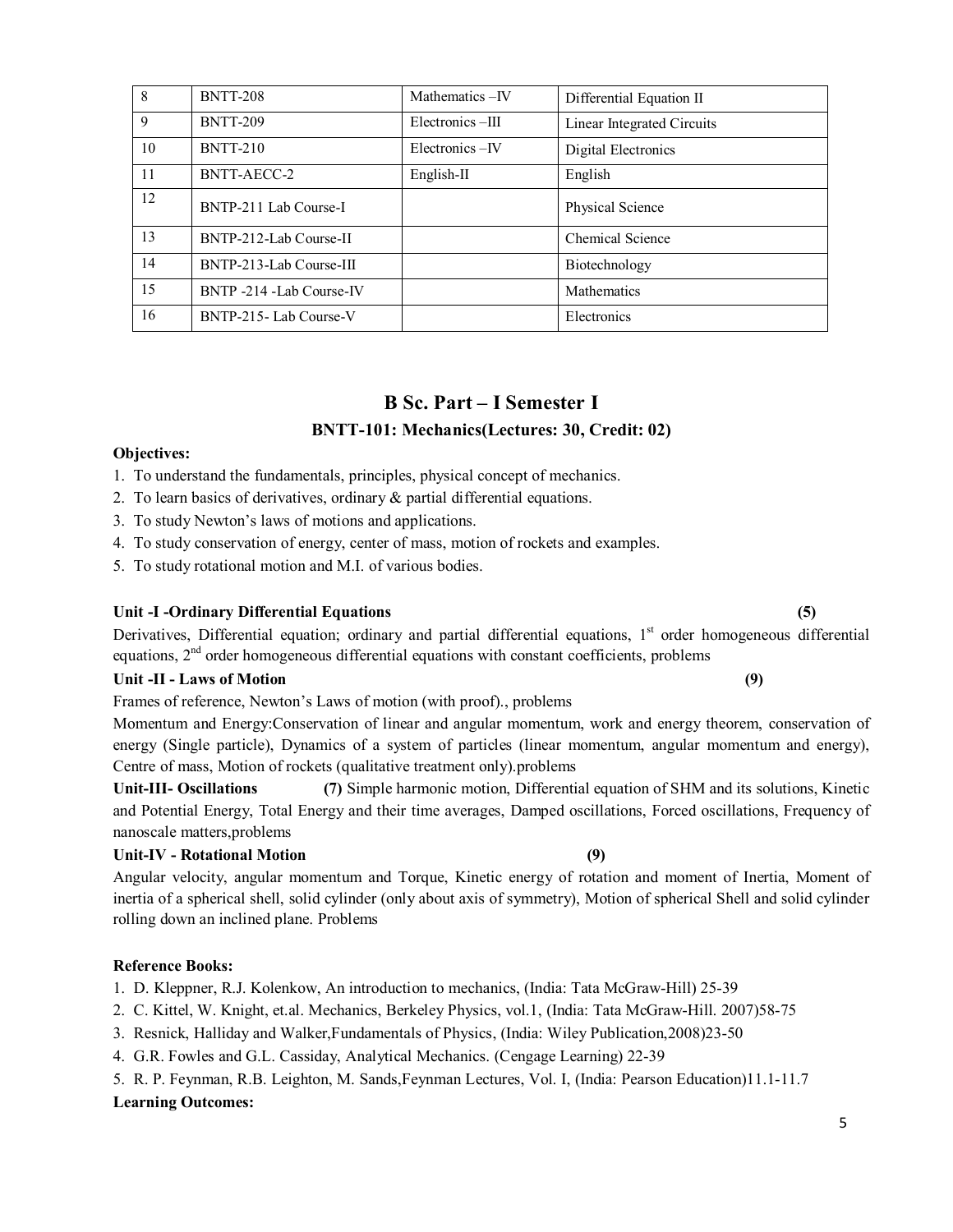## **Unit-1After completion of the unit: Students are able to:**

- 1. Understand basic mathematics used to express physical things,
- 2. Understand physical significance derivative
- 3. Solve differential equation

## **Unit 2 After completion of the unit: Students are able to:**

- 1. Understand Laws of motion
- 2. Understand concept of momentum
- 3. Understand Nanoscale vibrations

## **Unit-3 After completion of the unit:Students are able to:**

- 1. Understand more about how system is conserved,
- 2. Understand motion of particle and system of particles,
- 3. Define Centre of mass and centre of gravity. Understand concept of motion of rocket

## **Unit -4After completion of the unit:Students are able to:**

- 1. Understand the solution of a problem in angular variables,
- 2. Determine the linear displacement, speed, and acceleration of a rotating particle or a point on a rotating body.
- 3. Understand the rolling motion of spherical shell and solid cylinder.

### \*\*\*\*\*\*\*\*\*\*\*\*\*\*\*\*\*

## **BNTT-102:Properties of Materials at Nanoscale -(Lectures: 30, Credits: 02)**

## **Course Objectives:**

- 1) To inspire and boost interest of the students towards nanoscale material properties.
- 2) To learn Forces at nanoscale.
- 3) To learn angle of contact and wettability of the liquid and experimental determination of surface tension and examples.
- 4) To understand hydrophobic properties of materials.

## **Unit: I- Introduction to Nanoscale** (06)

Definition of Nano, Scientific revolution-Feynman's Vision Nanoscience, Nanomaterial's definitions - influence of nano over micro/macro, Role of size in nanomaterials, large surface to volume ration, surface effects on the properties. Nature Nanophenomena

### **Unit: II- Forces at Nanoscale (07)**

Introduction to fundamental forces,strong and Weak interaction,Van Der Waals forces,Molecular attractions, electrostatics, forces of adhesion, Friction forces at nanoscale,Friction laws at micro and nanoscale, Effect of surface interaction on nanoscale friction

## **Unit: III- Elastic Properties of Nanomaterials** (09)

Introduction to Stress, Strain and Elasticity of bulk material, Bending of beam, Bending moment, Cantilever (without considering weight of cantilever,Torsional oscillation, Determination of Rigidity modulus and moment of inertia, Crystalline and Poly-crystalline Materials, Stress – strain relation

## **Unit: IV- Surface Tension** (08)

Surface tension (definition), Angle of contact and wettability, Relation between surface tension, excess of pressure and radius of curvature,Applications of surface tension,Hydrophobic and super hydrophobic nanostructured surface,

## **Reference Books:**

- 1. Shawn Y Stevens and LeeAnn M. Sutherland, "The big ideas of Nanoscale Science & Engineering", (Arlington Country Virginia: NSTA Press Book .2009), 5-18
- 2. Andrew. N. Cleland **"**Foundations of Nanomechanics: From Solid State Theory to Device Applications (Verlag,New York:Springer International Edition,2003) 145-190

## 6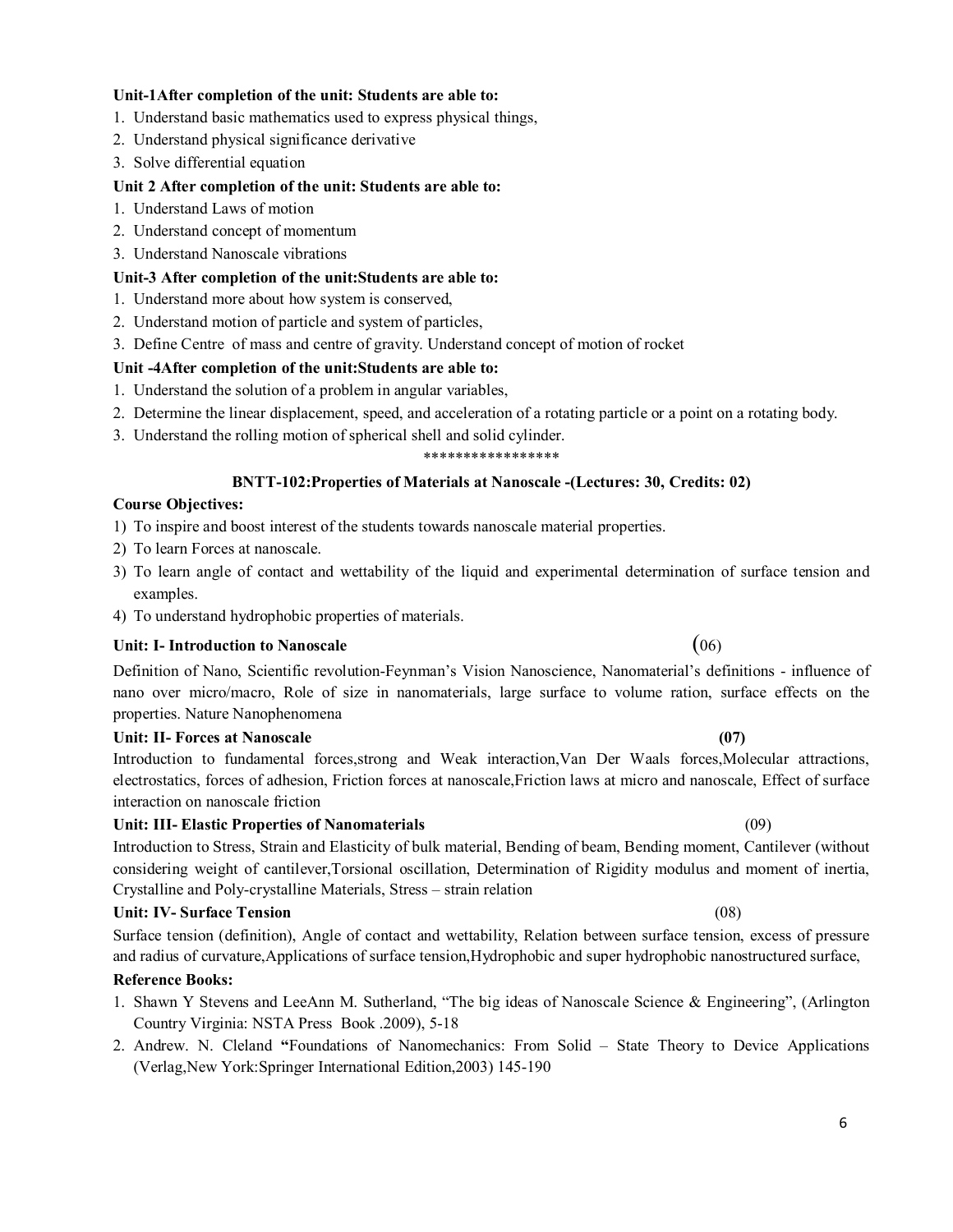- 3. Robert Kelsall, Ian W. Hamley, Mark Geoghegan,Nanoscale Science and Technology (England: JohnWiley & Sons, 2006),272-275
- 4. Wing Kam Liu, Eduard G. Karpov, Harold S. Park, Nano Mechanics and Materials: Theory,Multiscale Methods and Applications (England :John Wiley & Sons, 2006),7-36
- **5.** <https://pubs.rsc.org/en/content/articlelanding/2020/nr/c9nr07084b#!divAbstract>

## **Course Outcomes**:

## **Unit I: After completion of the unit:Students are able to:**

- 1.Understand basic of Nanoscale
- 2.Understand importance of Nanoscience
- 3.Define properties of Nanomaterial

## **Unit II: After completion of the unit: Students are able to:**

- 1.Understand role of fundamental forces at Nanoscale
- 2.Define forces at nanoscale
- 3.Understand size dependent effects on forces

## **Unit III: After completion of the unit: Students are able to:**

1.Know about elastic property of matter.

2.Understand concept of Elasticity for Bulk materials and Nanomaterials

3.Understand stress ,strain produced at nanoscale

## **Unit IV: After completion of the unit :Students are able to:**

- **1.** Learn about various properties of liquid matter.
- 2. Understand applications of surface tension
- 3. Understand concept of wettability.

### \*\*\*\*\*\*\*\*\*\*

## **BNTP-111: Physical Science Lab(Credits-02)**

## **Course Objectives:**

1) In this course all the practicals are included in accordance with the theory syllabus.

2) To provide student better understanding of mechanical properties of Bulk and nanosized material.

## **Experiments:**

1) Measurement of length (or diameter) using Vernier caliper, Micrometer Screw gauge and travelling microscope

- 2) To determine crystalline size using XRD.
- 3) Determination of Contact angle of thin films.
- 4) Viscosity by Poiseuille's method
- 5) Study dynamics of Lattice vibration
- 6) Calculate stress tensor using AFM Data.
- 7) Young's Modulus of a material of bar by vibration.
- 8) Y/n of a Wire by Searle's method.
- 9) To determine 'g' by Kater's Pendulum.
- 10) To study the Motion of a spring and calculate (a) Spring Constant (b) Value of 'g'
- 11) Poisson ratio for rubber using rubber tube.
- 12) Determination of surface tension by Jagger's method.

## **Reference Books:**

- 1. S. Panigrahi&B.Mallick ,Engineering Practical Physics,(India: Cengage Learning India Pvt.Ltd. 2015)
- 2. Indu Prakash and Ramakrishna, Kitab Mahal, A Text Book of Practical Physics, (New Delhi, 11th Edition, 2011)
- 3. Advanced Practical Physics, B. L. Flint and H.T. Worsnop, UK: Littlehampton Book Services Ltd)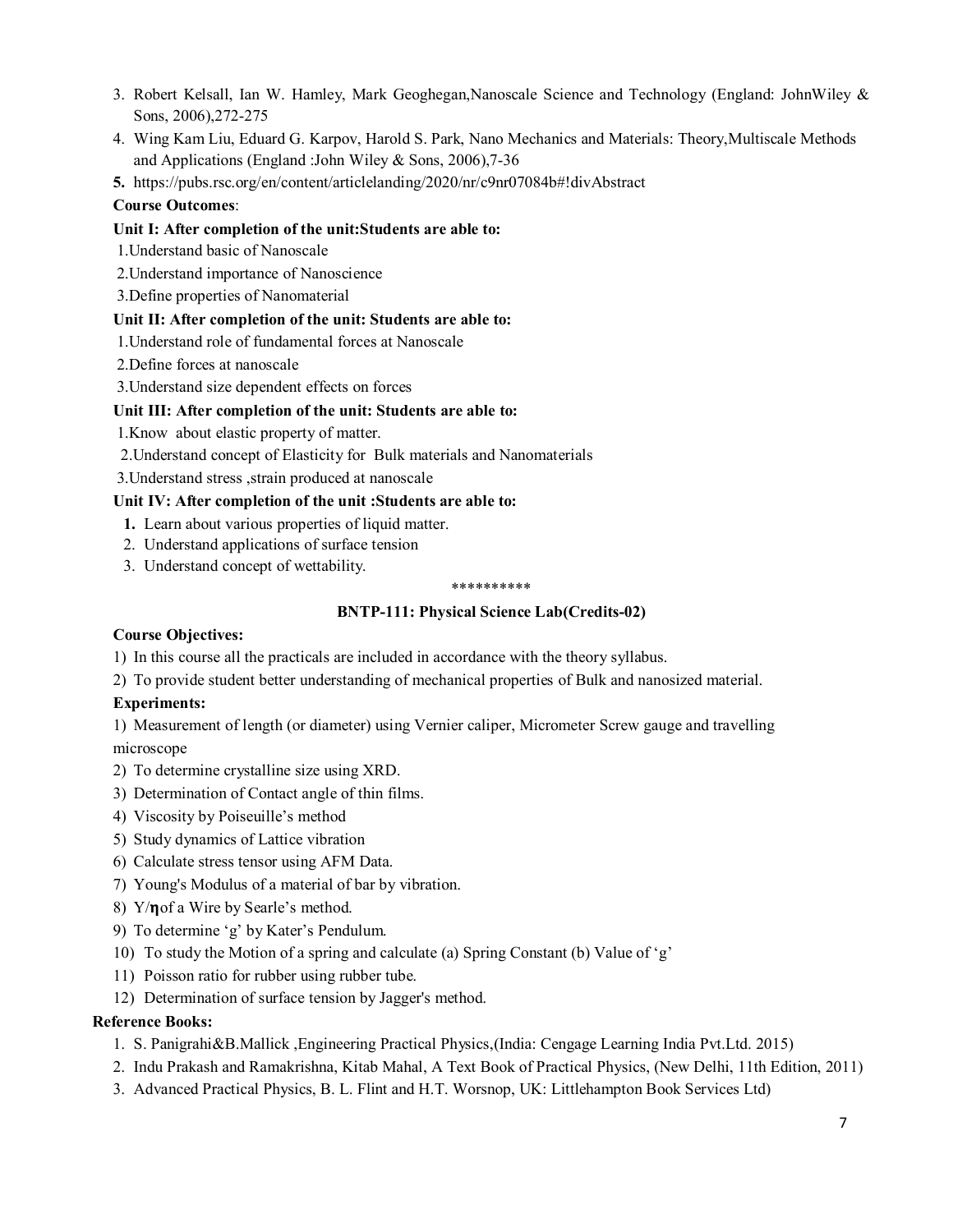4. Michael Nelson and Jon M. OgbornAdvanced level Physics Practical,(London: Heinemann Educational Publishers, 4th Edition)

## **Course Outcomes:After completion of this:Student are able to:**

- 1. Understand of mechanics and concepts related to matter.
- 2. Understand theoretical concepts by performing experiments.
- 3. Handle different instruments with ease.
- 4. Determine time period, value of 'g' using various pendulum.

## **BNTT -103-Atomic Structure & Bonding (Theory: 30 Lectures Credits-2)**

## **Course Objectives:**

- 1. To expose the students to various emerging new areas of Nano chemistry and apprise them with their prevalent in their future studies.
- 2. To study Properties of Nanomaterial also formation of atomic Structure of Nanomaterial.
- 3. To learn Chemical Bonding in Nanomaterial
- 4. To study concept of covalent bonding, approach of molecule formation through VBT. & VSEPR.
- 5. To study the formation of molecule from atomic orbitals through VBT and MOT.

## **UNIT: I -Atomic Structure (08)**

Fundamentals: Size & Scale, Units, Scaling, Atoms, Molecules, Clusters and Supramolecules, Structure. Molecular and Crystalline Structures. Black Body radiation, photo electric effect, Compton effect, plank's theory, De Broglie's relationship, experimental verification of wave nature of electron, Schrodinger wave equation (no derivation expected

## **UNIT: II- Chemical Bonding(08)**

Bonding in materials, Chemical Bonds (types and strength) Intermolecular Forces of composites: Metal-Metal composites, Polymer-Metal composites, Metallic,Ionic- Covalent,General characteristics of ionic bonding, Formation of ionic bond, Energy considerations in ionic bonding, lattice energy and solvation energy and their importance in the context of stability.

## **UNIT: III-Covalent Bonding(07)**

Introduction, Lewis theory, VB Approach, of some inorganic molecules and ions on the basis of VSEPR and hybridization with suitable examples of linear, trigonal planar, square planar, tetrahedral, trigonal bipyramidal and octahedral arrangements, Concept of resonance and resonating structures in various inorganic and organic compounds.

## **UNIT: IV-Molecular Orbital Theory(07)**

MO Approach: Rules for the LCAO method, bonding and antibonding. MOs and their characteristics for s-s, s-p and p-p combinations of atomic orbitals, nonbonding combination of orbitals, MO treatment of homonuclear diatomic molecules of 1st and 2nd periods (including idea of s-p mixing)  $N_2$ ,  $N^{2+}$ ,  $N^{2-}$ ,  $O^{2+}$ ,  $O^{2+}$ 

## **Reference Books:**

- 1. Puri, Sharma &Kalia ,Principles of Inorganic Chemistry(Delhi :Vishal publication. Co., 33rd ed,2017)1-50
- 2. Gulati Shikha, Sharma Gulati JL and Manocha, Shagun, Inorganic Chemistry,(Jaipur: CBS Publishers & Distributors, (2017), 1<sup>st</sup>Edition.) 34,134-138
- 3. Weinhold, F. Landis, C. ,Valency and Bonding. (Cambridge: Cambridge press,2005 ) 96–100.
- 4. R. K. Prasad ,Quantum Chemistry,(New Delhi: New Age Publication.2006) 40-60
- 5. James H. Huheey, Keiter, MedhiPrinciples of Structure and Reactivity; (India:Pearson Education India, 2006. 4 <sup>th</sup> edition)106-120
- 6. Lee J. D, Concise Inorganic Chemistry (India: Wiley India,  $2008$ ,  $5<sup>th</sup>$  Edition.)1-50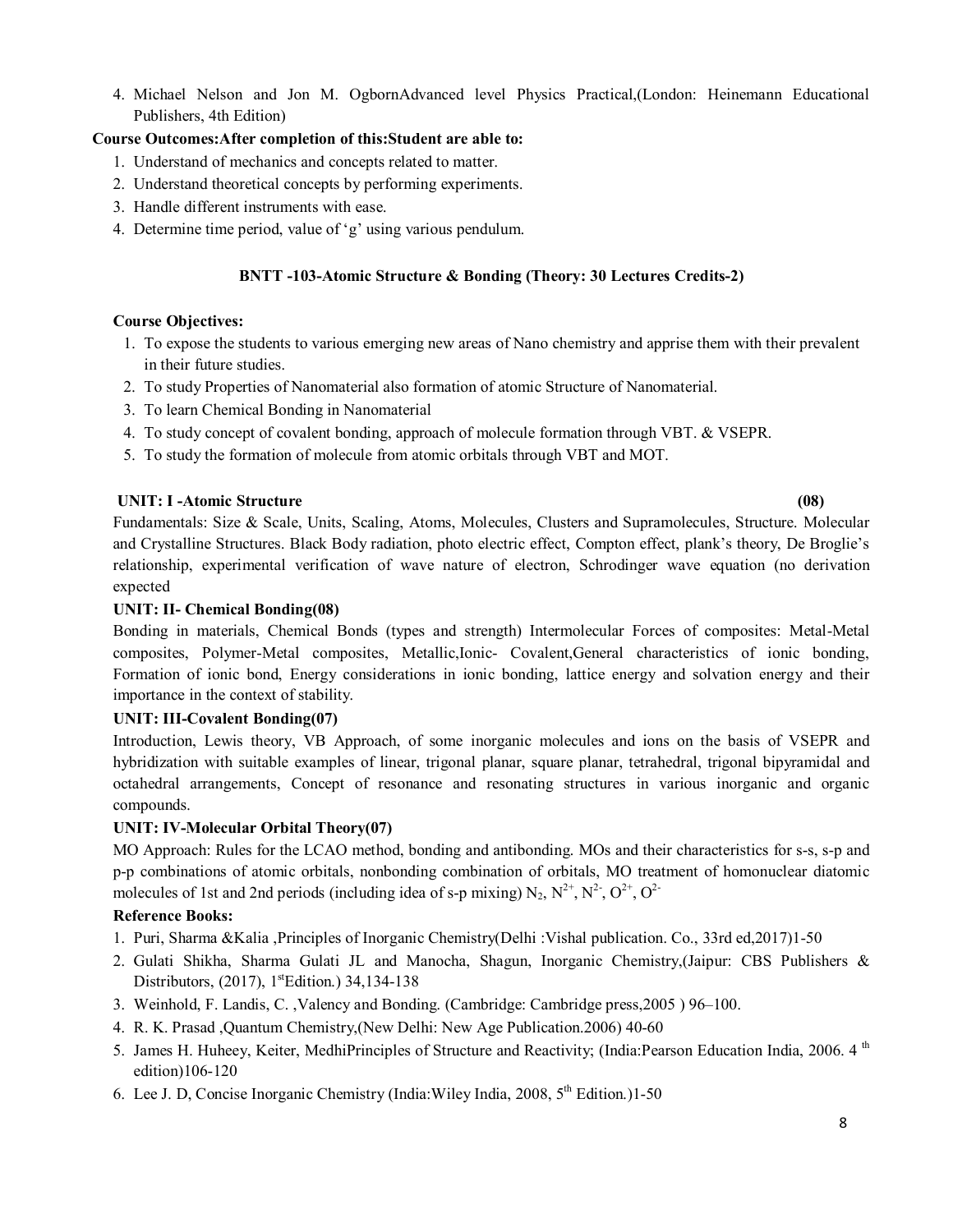## **Course Outcomes:**

## **Unit I: After completion of the unit:Students are able to:**

- 1. Understand conceptual fact of atom and molecule & formation of atomic orbital through quantum approach.
- 2. Understand basic fundamentals of nanomaterials and atomic structure of materials.

## **Unit II: After completion of the unit:Students are able to**

- 1. Understand formation of materials through various types of bonds.
- 2. Understand formation and energetic of ionic bond & structure of ionic solids.

## **Unit III: After completion of the unit:Students are able to**

- 1. Understand Formation of covalent bond & approach of molecule formation through VBT.
- 2. Understand VSEPR theory and comparison between linear and nonlinear Molecule.

## **Unit IV: After completion of the unit:Students are able to**

- 1. Understand formation of molecule from atomic orbitals &LCAO method, bonding, antibonding and nonbonding molecular orbitals.
- **2.** Know Axial and lateral overlapping of atomic orbitals & various diatomic molecules through VBT and MOT.

## **BNTT -104-General Organic Chemistry (Theory: 30 Lectures Credits-2)**

## **Course Objectives:**

- 1. To expose the students to various emerging new areas of Chemistry and apprise their applications in various spheres of chemical sciences.
- 2. To study basic Fundamentals of Organic Chemistry- bond cleavage.
- 3. To study Concept of chirality,Geometrical isomerism, preparations & reactions in aliphatic hydrocarbons.
- 4. To learn the concept of nanomaterial and carbon nanomaterials.

## **UNIT: I- Fundamentals of Organic Chemistry (07)**

Introduction, Cleavage of Bonds: Homolysis and Heterolysis. Organic molecular species: Nucleophiles and electrophiles. Physical Effects, Electronic Displacements: Inductive Effect, Electromeric Effect, Resonance and Hyperconjugation. Reactive Intermediates: Generation, structure, stability and reaction of Carbocations and Carbanions.

**UNIT: II-Stereochemistry (09)** Introduction, Type of stereoisomerism, optical isomerism: Concept of chirality (up to two Carbon atoms), Element of symmetry, optical isomerism in tartaric acid, 2, 3dihidroxybutanoic acid, enantiomerism, distereoisomerism and meso compound, Configuration: Geometrical isomerism Threo and erythro; D and L; cis - trans nomenclature.

## **UNIT:III- Aliphatic Hydrocarbons (08)**

Functional group approach for the following reactions (preparations & reactions) to be studied in context to their structure. Alkanes: (Upto 5 Carbons). Preparation: Catalytic hydrogenation, Wurtz reaction, Kolbe's synthesis, from Grignard reagent. Reactions: Free radical Substitution: Halogenation.

## **UNIT: IV-Introduction to Carbon Nano-materials(06)**

Introduction to Carbon materials, nature of the carbon bond, new carbon structures,Type of nanomaterials, Nanoscale carbon materials,isotopes of carbons.

## **Reference Books:**

- 1. Morrison & Boyd, Organic Chemistry (India: Pearson Education India., 2010, 7<sup>th</sup>Editon)45-48,134-416
- 2. Jonathan Clayden, Nick Greeves, Stuart Warren,Organic Chemistry, (London:Oxford Publisher, 2014. 2nd Edition) 67-125, 328-374
- 3. P.S. Kalsi,Stereochemistry Conformation & Mechanism (India: New Age International Publisher,2015, 8Th Edition)1-187
- 4. V. K. Ahluwalia, Organic Reaction Mechanism, (India: NarosaPublishing House. 2011. 4<sup>th</sup> Edition)78-120
- 5. YuryGogotsi,Carbon Nanomaterials,(Bocaraton:Taylor and Francis Group, 2017) 249-288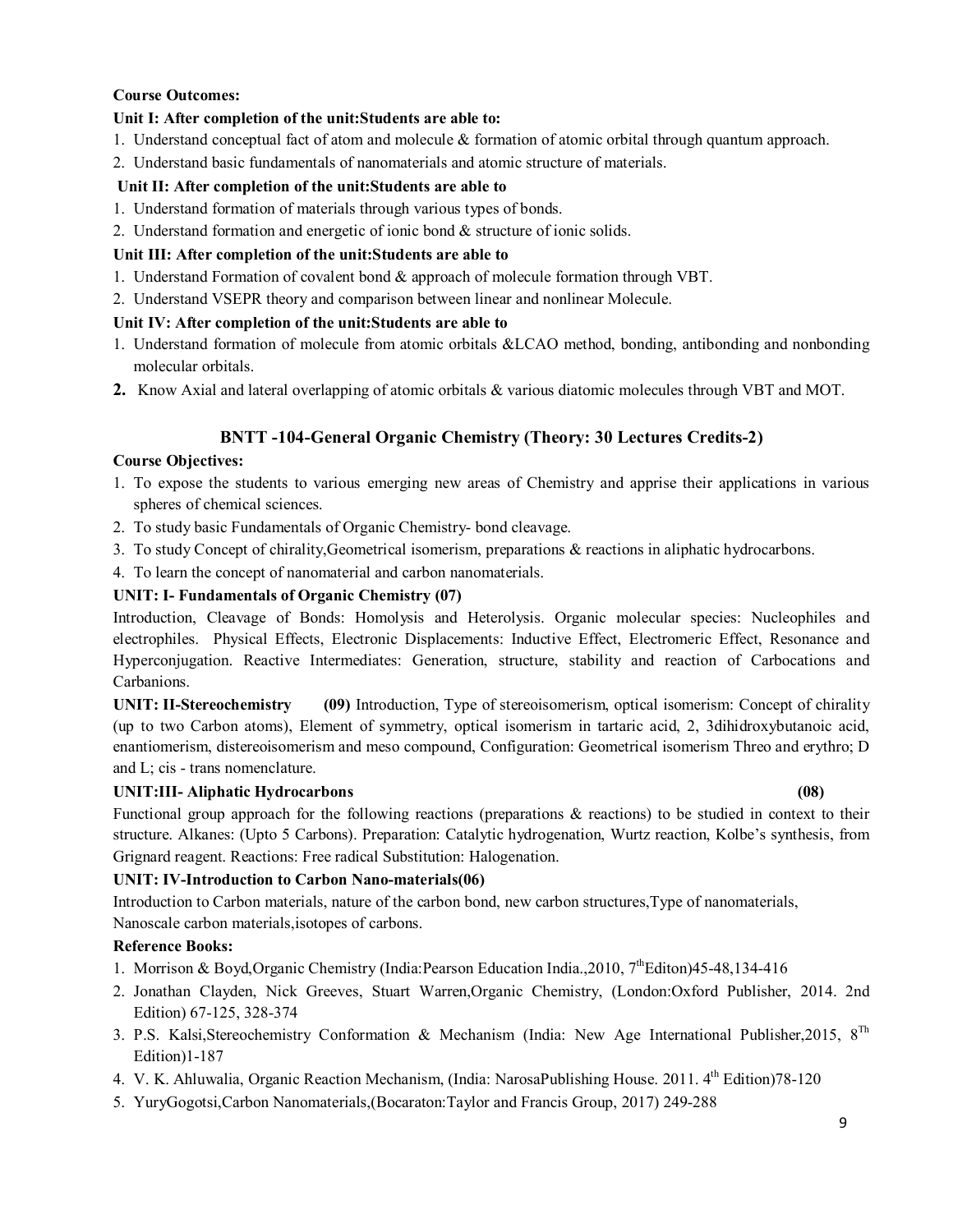6. G. Cao, Nanostructures and nanomaterials: Synthesis, properties and applications(India: Imperial College Press, 2006) 33-63

## **Course Outcomes:**

## **Unit I After completion of the unit: Students are able to:**

- 1. Know Concept of fundamentals of organic chemistry- Bond cleavage, Organic molecular species.
- 2. Understand Preparations and reactions of reactive intermediates.
- **Unit II After completion of the unit: Students are able to:**
- 1. Understand Basic concepts of stereochemistry.
- 2. Define types of stereoisomerism enantiomers, diastereomeric.

## **Unit III After completion of the unit: Students are able to:**

- 1. Understand Basic idea of aliphatic hydrocarbons.
- 2. Know Preparations and reactions of alkane, alkene and alkynes.

## **Unit IV After completion of the unit, Students are able to:**

- 1. Know Basic idea of Nanoscience.
- 2. Understand Structure, Properties of Nano carbonaceous material.

## **BNTP- 112: Chemical Science Lab(Total Credits: 02)**

## **Course Objectives:**

- 1. To provide student with the skills that will be needed in future practical work.
- 2. To expose the students to the ability to perform accurate quantitative measurements
- 3. To study organic estimation.
- 4. To perform oorganicqualitative analysis of organic compounds.

## **Practical:**

- 1. Estimation of sodium carbonate and sodium hydrogen carbonate present in a mixture.
- 2. Estimation of oxalic acid by titrating it with KMnO<sub>4</sub>.
- 3. Estimation of water of crystallization in Mohr's salt by titrating with KMnO<sub>4.</sub>
- 4. Estimation of Fe (II) ions by titrating it with  $K_2Cr_2O_7$  using internal indicator.
- 5. Determination of amount of acetic acid in commercial vinegar.
- 6. Determination of alkalinity of water using phenolphthalein and methyl orange indicator.
- 7. Qualitative analysis of organic compounds.
- 8. Separation of mixtures by Chromatography: Measure the Rf value in each case (combination of two compounds to be given)

(a) Identify and separate the components of a given organic binary mixture by paper chromatography.

## **Reference Books:**

- 1. Vogel, A. I,Elementary Practical Organic Chemistry, Part 1: Small scale Preparations, (India: Pearson 2011)
- 2. Mann, F.G. & Saunders, Practical Organic Chemistry, (UK:B.C. Pearson Education ,2009)
- 3. Furniss, B.S, Hannaford, A.J.Smith, P.W.G, Tatchell, A.R Practical Organic Chemistry,(India: Pearson education, 5th Ed 2012)
- 4. Ahluwalia, V.K. & Agrawal, R, Comprehensive Practical Organic Chemistry Preparation and Quantitative Analysis,(Oxford:University Press 2000)
- 5. Mann, F.G. & Saunders,Practical Organic Chemistry, (B.C. Pearson Education ,2009)

### **Course Outcomes: After completion of the Experiment, Students will be able to:**

- 1. Learn measuring skills in practical.
- 2. Understand theoretical concepts by performing experiments.
- 3. Develop awareness of minimizing errors.
- 4. Handle various instruments.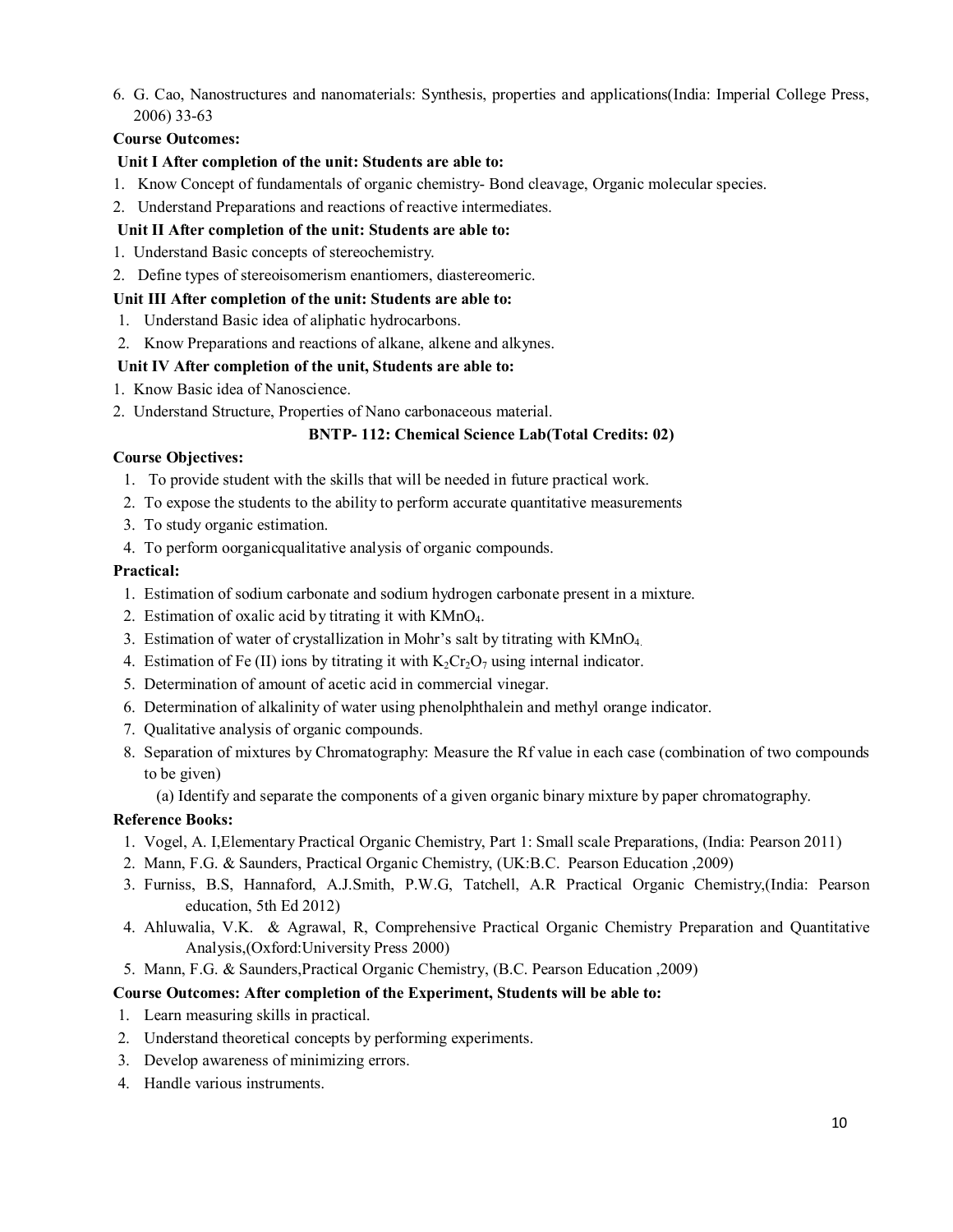#### \*\*\*\*\*\*\*\*

### **BNTT- 105- Cell Biology-I(Theory: 30 Lectures,Credit-2)**

#### **Objectives:**

- 1. To study fundamental principles of prokaryotic & eukaryotic cell.
- 2. To study different nanostructure cell organelles in body.
- 3. To study basic bimolecular interactions.
- 4. To study genetic information of DNA Nanotechnology

## **UNIT: I- Water, pH,Buffer ,Bio molecular Interaction and Cellular Nano-Machine (07)**

Introduction and classification of organisms by cell structure, cytosol, cell theory, Compartmentalization of eukaryotic cells, cell fractionation. Cellular Nano machines and building blocks of life, Phospholipid membrane: Natural Biological Assembly at the Nano- Scale.

## **UNIT: II- Prokaryotic Cell structure and Functions (08)**

Typical bacterial cell Morphology, size & arrangement of bacteria Structures and functions of capsule and slime layer, flagella, Pilli, cell wall, cytoplasmic membrane, nucleus, ribosome's, mesosomes, and bacterial endospores.

## **UNIT: III- Eukaryotic Cell structure and Functions (09)**

Ultra structure and functions of cell organelles Cell wall, Plasma membrane,Mitochondria, Chloroplast, Endoplasmic reticulum (in protein segregation), Golgi Apparatus (in protein secretion), Lysosome, Peroxisome, Ribosome's (in protein synthesis), Proteosomes.

## **UNIT: IV-Cellular Organization (06)**

DNA Nanotechnology: History and Application, Advance in DNA Nanotechnology

Nucleosome – unit of chromatin Nucleic Acids: The Genetic Information Media and a Template for Nanotechnological Applications.

## **Reference Books:**

- 1. Nelson and Cox, Lehninger Principles of Biochemistry, (New York; W.H. Freeman and Company FourthEdition).47-71
- 2. A. Malcolm Campbell and Christopher Paradise, Cellular structure and function Momentum (Dubai : Momentumpress ) 1-90
- 3. Bruce Albert's, Molecular biology of the cell (Gerald: Gerald Sciencepublication.)197-218
- 4. LubertStryer, Biochemistry (San Francisco; W.H. Freeman andCompany. 5<sup>th</sup> edition )213-223
- 5. P.S. Varma and V.K. Agarawal Cell biology, genetics and Molecular Biology (New Delhi: S.Chand and company LTD.) 3-15; 32-68 ,200-317

### **Learning Outcomes:**

### **Unit I:After completion of this unit: students should able to know**

- 1. Basic things regarding biomolecular interaction and cellular nanoscale system.
- 2. Nano-structure present in human body which is useful for in daily metabolism.

## **Unit II:After completion of this unit: students should able to know**

- 1. Pprokaryotic cell structure.
- 2. Vvarious functions of prokaryotic cell.

### **Unit III:After completion of this unit:students should able to know**

- 1. Eeukaryotic cell structure.
- 2. Various functions of eukaryotic cell.

### **Unit IV:After completion of this unit: students should able to know**

- 1. Genetic information in the form of DNA.
- 2. Heredity and species differentiation from gene.

## **BNTT- 106- Cell Biology-II(Theory: 30 Lectures,Credit-2 )**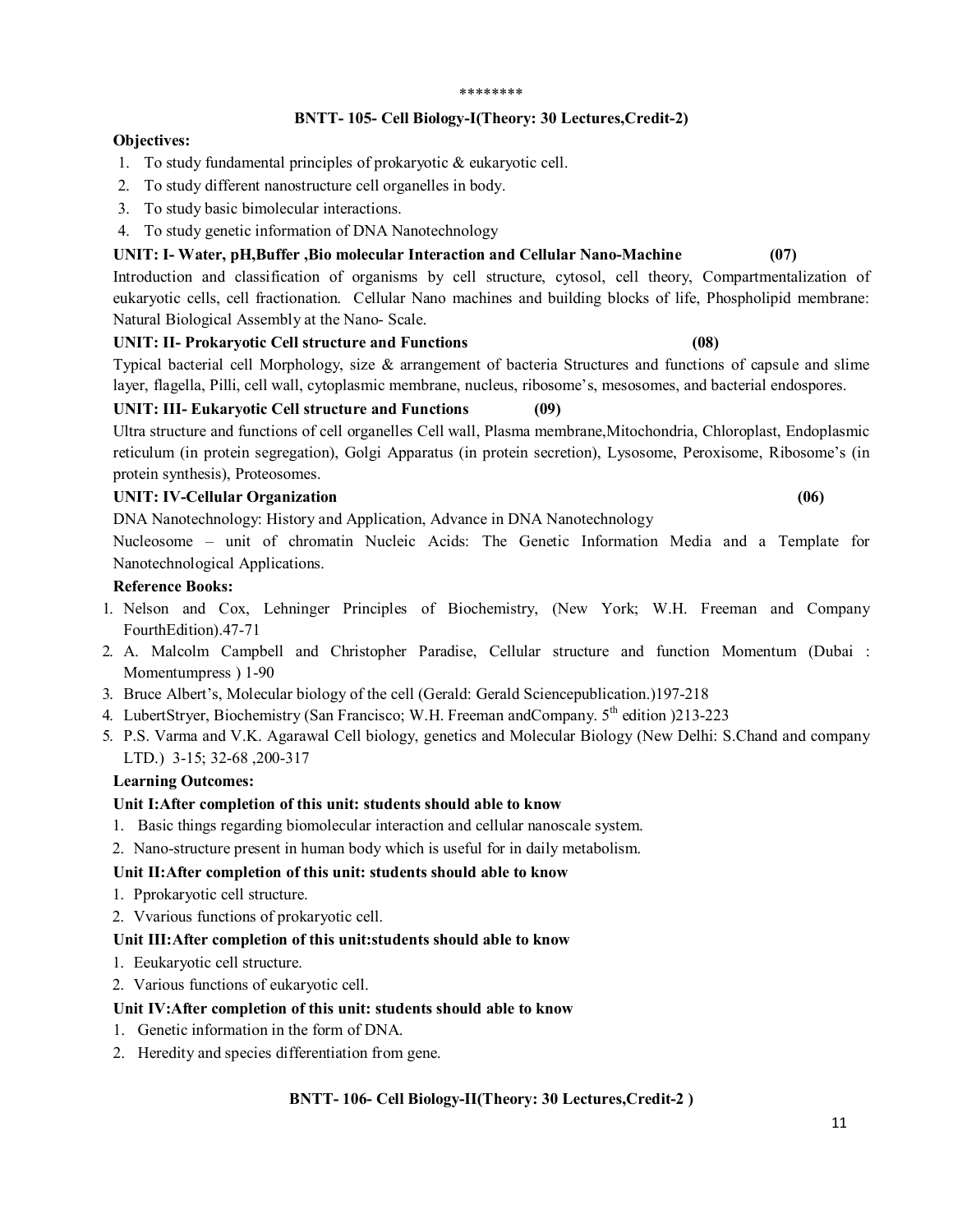## 12

## **Objectives:**

- 1. To study membrane transport system.
- 2. To study movement of nanoparticle through membrane.
- **3.** To study tools of biotechnology.

## **UNIT:I Cytoskeleton- (09)**

Membrane Vacuolar system, cytoskeleton and cell motility: Structure and function of microtubules, Microfilaments, Intermediate filaments. Biological Nano-Motors: Kinesin and Dynein, Ion Channels: Nano-Pores of High Specificity.

## **UNIT: II- Cell Membrane and Permeability- (08)**

Chemical components of biological membranes, organization and Fluid Mosaic Model, membrane as a dynamic entity, cell recognition and membrane transport –Active and passive transport (Uniport, Symport and Antiport), Introduction of cell membrane coating Nanotechnology.

## **UNIT: III Extracellular Matrix (07)**

Composition, molecules that mediate cell adhesion, membrane receptors for extra cellular matrix, macromolecules, regulation of receptor expression and function. Signal transduction. Amyloid Fibrils as Self-Assembled Nano-Scale Bio Assemblies.

## **UNIT:IV-Cancer (06)**

Carcinogenesis, agents promoting carcinogenesis, characteristics and molecular basis of cancer. Basics of Stem cells, Role of Nanotechnology in Cancer Research.

## **Reference Books:**

- 1. Gerald Carp Cell and Molecular biology (United States; John Wiley, c2013publicationseventhedition) pp325- 363.
- 2. Lodish, Molecular Biology of the Cell, (United States; W.H. Freemanand Company. fifth edition) pp246-270.
- 3. Moran and Horton, Principles of Biochemistry fifth edition (India; Pearson publication) pp 283-290.
- 4. De Robertis, E.D.P. and De Robertis, E.M.F. Cell and Molecular Biology. 2006 (New York city; Lippincott Williams and Wilkins, Philadelphia, 8<sup>th</sup> edition) pp. 203-213
- 5. Geoffrey M. Cooper -The Cell: a molecular approach, fourthedition (United states;American Society for Microbiology press 2007) pp.682-690.pp. 827-832.

## **Learning Outcomes:**

## **Unit I: After completion of this unit:Students should able to know**

- 1. Cytoskeleton system.
- 2. Biological Nano-motors and it's functions.

## **Unit II: After completion of this unit:Students should able to know**

- 1. Mechanism of membrane permeability.
- 2. Transport of Nanoparticle through the cell membrane, membrane transport system.
- 3. Membrane coating of Nanotechnology

## **Unit III:After completion of this unit:Students should able to know**

- 1. Receptors and signal molecules
- 2. Interaction between nanoparticle and cell biomolecules.

## **Unit IV:After completion of this unit:Students should able to know**

- 1. Tools of Nanobiotechnology
- 2. Application of microscopy in Nanobiotechnology.

\*\*\*\*\*\*\*\*\*\*\*\*

## **BNTP 113:Biotechnology Lab(Total Credits: 02)**

## **Objectives:**

1. To study structure of prokaryotic and eukaryotic cell.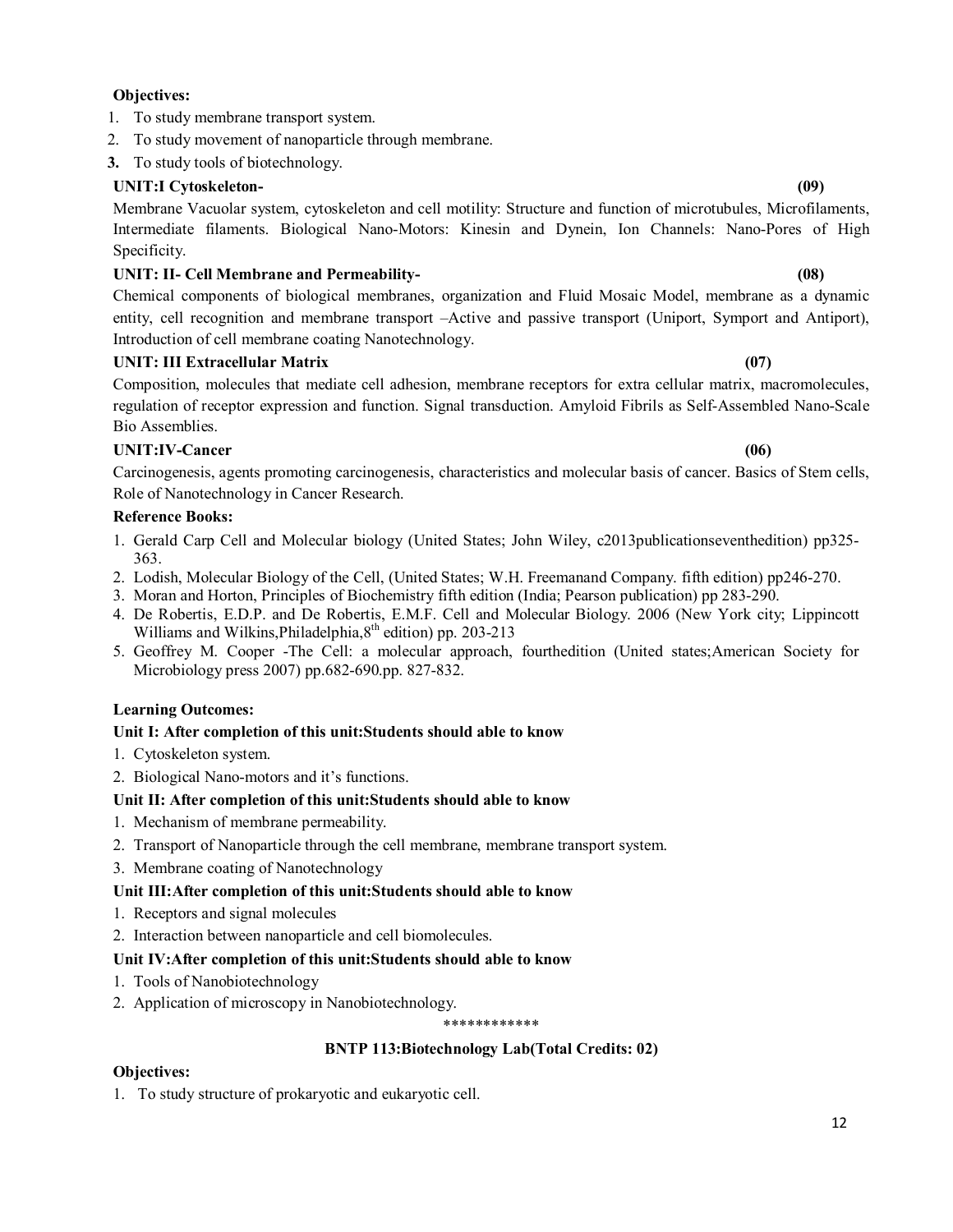- 2. To study staining procedure and solution preparation.
- 3. To study mechanism and types of cell division.
- 4. To study classification of plant and animal kingdom.
- 5. To study membrane permeability.

## **Practicals**

- 1. Study of structure of any Prokaryotic cell.
- 2. Staining Gram staining and Negative staining
- 3. Study of structure of Eukaryotic Plant cell. (T.S. of Dicot and Monocot)
- 4. Study of classification of kingdom Plantae
- 5. Study of classification of kingdom Animalia
- 6. Determine the pH of soil sample and fruit juice.
- 7. Preparation of Buffer. (Phosphate buffer and Acetate buffer)
- 8. Study of plasmolysis and de-plasmolysis.
- 9. To study mitosis using onion root tips.
- 10. Isolation of chloroplast from plant leaves
- 11.Study the effect of temperature and organic solvents on semi permeable Membrane.
- **12.**Study of Botanicalgarden.

### **Reference Books:**

- 1. Gerald D.Fasman,Practical handbook of Biochemistry and Molecular biology(Brandeis University, Massachusetts. CRC press. Boca Raton)
- 2. Mitosis and meiosis- volume no.61, Methods in cell biology.
- **3.** Biology practical handbook- Target publication.

## **Learning Outcomes:Student should able to**

- 1. Identify of any bacteria.
- 2. Differentiate prokaryotic and eukaryotic cell.
- 3. Differentiate Gram positive and Gram negative bacteria.
- 4. know solution preparation of required concentration pH scale.
- 5. Know different buffer systems and its role.
- 6. Know membrane permeability.cell division mechanism.

**\*\*\*\*\*\*\*\*\*\*\*\*\*\*\*\*\*\*\*\*\*\*\*\*\*\*\*\***

### **BNTT -107- Differential Calculus I(Theory: 30 Lectures,Credits-2)**

### **Objectives:**

- 1. To study differential calculus.
- 2. To study limit and continuity of real valued function.

## **UNIT I- Limit and Continuity of Real Valued Function (09)**

Definition of limit of function of one variable, Left Hand side limit and right-hand side limits. Theorems on limit (only statement), Continuous function and their properties. Classification of discontinuity. a) Removable discontinuity b) jump discontinuity of first kind and second kind.

## **UNIT II: Differential Calculus (07)**

Successive differentiation, order derivative of standard functions

 $\sin x$ ,  $\cos x$ ,  $e^x$ ,  $\log(1+x)$ ,  $(1+x)^m$ ,  $\sin(ax+b) e^x$ ,  $\cos(ax+b) e^x$ 

## **UNIT III: Mean Value Theorem (08)**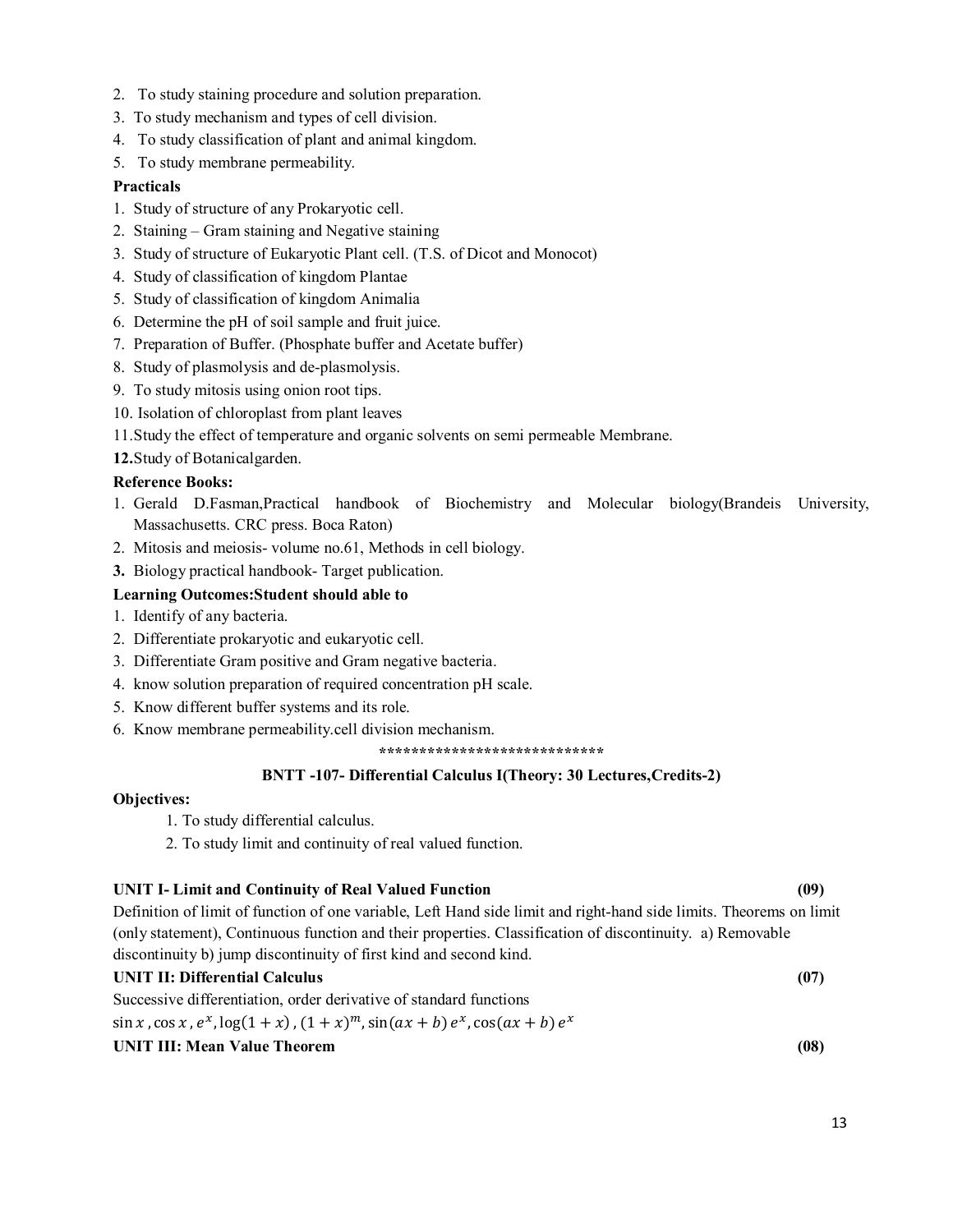Rolle's Theorem (with proof), Geometrical interpretation of Rolle 's Theorem, Mean value theorem, Taylor's theorem with Lagrange's and Cauchy form remainder, Taylor's series (only statement), Maclaurin's series of functions.

## **UNIT IV: Indeterminate Forms (06)**

L'Hospital Rule, the form and examples, L' Hospital rule the form and examples.

L' Hospital Rule the form and examples, Maxima and minima for function of two variables.

## **Reference books:**

1. Shanti Narayan, DR. P. K. Mittal ,Differential calculus (New Delhi, S Chand Pub)10-30

- 2. H. T. Dinde, A. D. LokhandeA Textbook of calculus and differential equations (Kolhapur,Shivaji University mathematics society)
- 4. H. Anton, I. Birens and S. Davis, Calculus,(India: John Wiley and Sons, Inc., 2002.)
- 5. G.B. Thomas and R.L. Finney, Calculus,(UK: Pearson Education, 2007)

### **Learning outcomes:**

### **Unit-I :After completion of the unit:Students are able to:**

- 1. Compare the ideas of limit and continuity.
- 2. Understand classification of discontinuity
- 3. Explain the notion of continuity as related to function.

## **Unit II :After completion of the unit :Students are able to:**

- 1. Understand the rules of differentiation
- 2. Solve derivatives of given functions.
- 3. Understand Leibniz theorem

### **Unit III :After completion of the unit:Students are able to:**

- 1. Understand mean value theorem
- 2. Compute Mean value theorem
- 3. Calculate Cauchy's theorem

### **Unit IV: After completion of the unit:Students are able to:**

- 1. Understand indeterminate forms
- 2. Compute Mean value theorem L'Hospital Rule
- 3. Calculate problems related to indeterminate form

### **BNTT – 108 – Differential Equation I(Theory: 30 Lectures Credits 2)**

## **Objectives:**

1. To solve higher order differential equation.

2. To solve  $1<sup>st</sup>$  order and  $1<sup>st</sup>$  degree differential equation.

### **Unit: I- Differential Equation -I (07)**

Introduction, First Order Exact Differential Equation, Illustrative examples on exact differential equation, Integrating Factor, Rules to find an integrating factor.

## **Unit:II - First Order Differential Equation (08)**  Introduction, Equations solvable for p: Method and problems, Equations solvable for x: Method and problems. Differential equations solvable for y: Method and problems.

## **Unit: III Methods of Solving Higher Order Differential Equations (06)**

Basic theory of linear differential equations andreducing its order, Wronskian and Wronskian's property.

## **Unit: IV Linear Homogeneous Equations with Constant Coefficient (09)**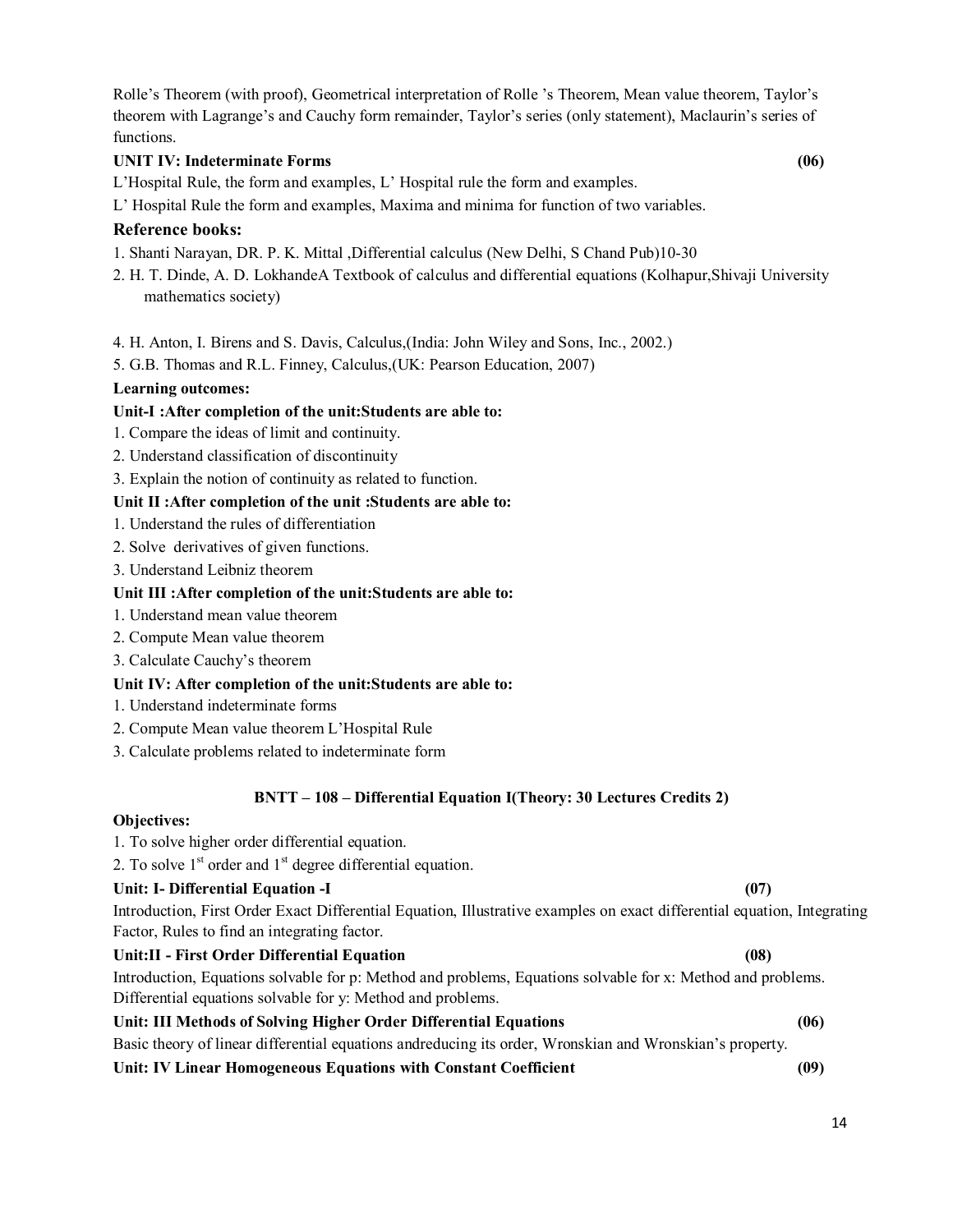Introduction, Complementary function and particular integral, General solution of  $f(D)y = X$ and solution of the equation  $f(D)y = X$ , Illustrative examples, The symbolic function of  $\frac{1}{f(D)}$ , To evaluate  $\frac{1}{D-a}X$ , short methods for finding particular integral for special cases. To find the particular integral of  $f(D)y = X$ 

## **Reference books:**

1. M. D. Raisinghania, ordinary and partial Differential Equation, (Eighteenth Revised Edition 2016, S. Chand and company Pvt Ltd New Delhi.)10-25

2. Differential equations by Gupta-Malik- Mittal -Pundir;(India: Pragati prkashan.)30-50

3.Edwin Wilson ,A Textbook of advanced calculus and differential equations.(UK: Forgotten Books) 25-45

## **Learning Outcomes:**

## **Unit 1: After completion of the unit: Students are able to:**

- 1. Know about the exact differential equations.
- 2. Understand the integrating factor.
- 3. Know the differential equations by using rules to find integrating factor.

## **Unit 2: After completion of the unit: Students are able to:**

- 1. Know about how to solve differential equation which has 1st order but not 1st degree.
- 2. Solve equations by using variable methods.

## **Unit 3: After completion of the unit: Students are able to:**

- 1. Solve differential equations which are used in derivation of physics.
- 2. Solve differential equations which are used in derivation of statistics.

## **Unit 4:After completion of the unit: Students are able to:**

- 1. Define the concept of complementary functions, particular integral, general solution.
- 2. Solve the problems of linear homogeneous equations with constant coefficient

## **BNTP- 114: Mathematics Lab(Total Credits: 02)**

## **Objectives:**

- 1. To study  $n^{th}$  order differentiation.
- 2. To study Numerical differentiation.
- 3. To study differential equations of first order and first degree.
- 4. To study linear differential equations.

## **Practical's**

- 1. Successive Differentiation:  $n^{th}$  order derivative
- 2. Examples on Leibnitz theorem.
- 3. Lagrange's Mean Value Theorem.
- 4. Numerical differentiation: Newton's Backward and Forward difference formula.
- 5. Maxima and Minima of the functions of two variables.

## 6. Taylor's series

- 7.Differential Equations of First Order and First Degree. (Linear Differential Equations)
- 8. Differential Equations of First Order and First Degree. (Bernoulli's Differential Equations).
- 9. Differential Equation of first order but not of first degree.
- 10. Linear Differential Equations with Constant Coefficients.
- 11. Method of solving higher order differential equation.
- 12. Numerical method for solution of linear equations; Gauss elimination method,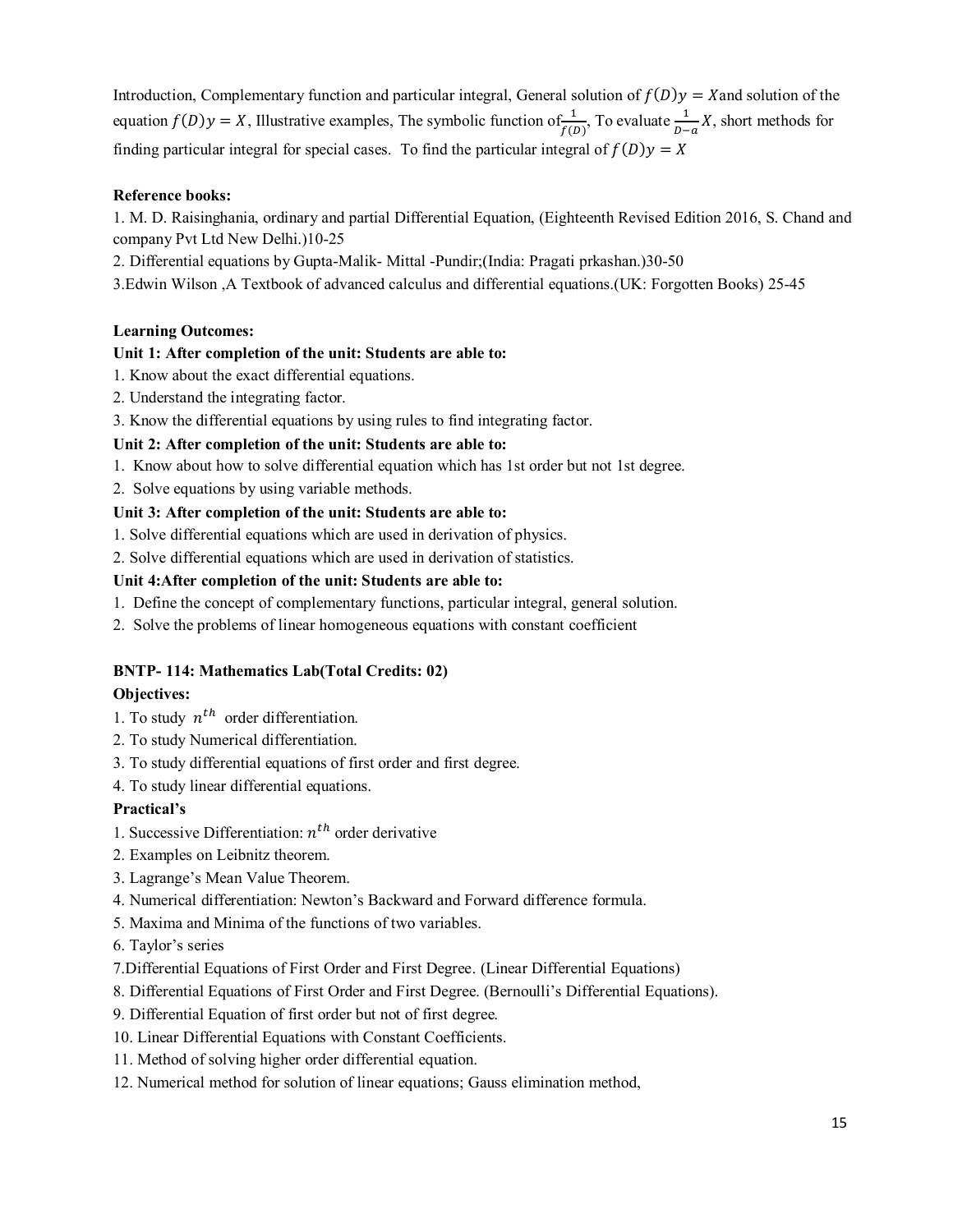## Gauss Jordon method

## **Reference books**

- 1. DR. P. K. Mittal ,Differential calculus Shanti Narayan;(Delhi: S Chand Pub) 55-108
- 2. M.D.RaisinghaniaA textbook of Advanced, (Delhi: S Chand Pub Calculus.166-190
- 3. Goel Mittal Numerical Analysis, (India:Pragati Prakashan.)35-40
- 4. G.V. Kumbhojkar and H.V. Kumbhojkar, Differential and Integral Calculus (India: NiraliPrakshan.)10-40

## **Learning outcomes:**

- 1. Students should able to solve  $n<sup>th</sup>$  order differentiation.
- 2. Students should able to solve numerical differentiation.
- 3. Students can solve the differential equation of first order.
- 4. Students can solve the examples of linear differential equations with constant coefficients.

#### \*\*\*\*\*\*\*\*\*\*\*\*\*\*\*\*\*\*\*\*\*\*

## **BNTT-109: Semiconductor Devices I(Theory: 30 Lectures, Credits-2)**

## **Course Objectives:**

- 1. To learn the semiconductor properties of materials
- 2. To understand the concept of PN junction.
- 3. To learn the working of semiconductor devices
- 4. To understand the working principle of opto-electronic devices

### **Unit I: - Semiconductor Basics (10)**

Conductor, Semiconductor, Insulator, Introduction to Semiconductor Materials, Carrier Transport Phenomena: Carrier Drift, Mobility, Resistivity, Hall Effect, Hall coefficient hall Voltage

### **Unit II:-P-N Junction Diode (08)**

Formation of Depletion Layer, Space Charge, Electrostatic Potential Difference at Thermal Equilibrium, Depletion Width and Depletion Capacitance of an Abrupt Junction, Concept of Linearly Graded Junction, Derivation of Diode Equation and I-V Characteristics

### **Unit III: Applications of PN Junction**: **(06)**

Zener and Avalanche Breakdown Mechanism, Zener diode as voltage regulator, photodiode, Schottky diode, Tunnel diode, Solar cell: circuit symbol, characteristics and applications

## **Unit IV: Optoelectronic Devices: (06)**

Light $\Box$ emitting diodes and lasers: Photon absorption and emission, Inter-band emission and absorption in semiconductors, Laser diodes, Light $\square$ emitting diodes.

### **Course Outcomes:**

### **Unit I: After completion of the unit, Students are able to:**

- 1. Understand the basic concepts of semiconductor properties of material
- 2. Understand carrier transport phenomena in semiconductor

### **Unit II: After completion of the unit, Students are able to:**

- 1. Understand formation of PN junction
- 2. Working of PN junction

### **Unit III: After completion of the unit, Students are able to:**

- 1. Know about application of PN junction in photodiode Schottky diode, Tunnel diode
- 2. Understand working of solar cell and its characteristics

## **Unit IV: After completion of the unit, Students are able to:**

- 1. Understand Photon absorption and emission in semiconductor
- 2. Understand working of optoelectronic devices Laser diodes, Light $\Box$ emitting diodes

16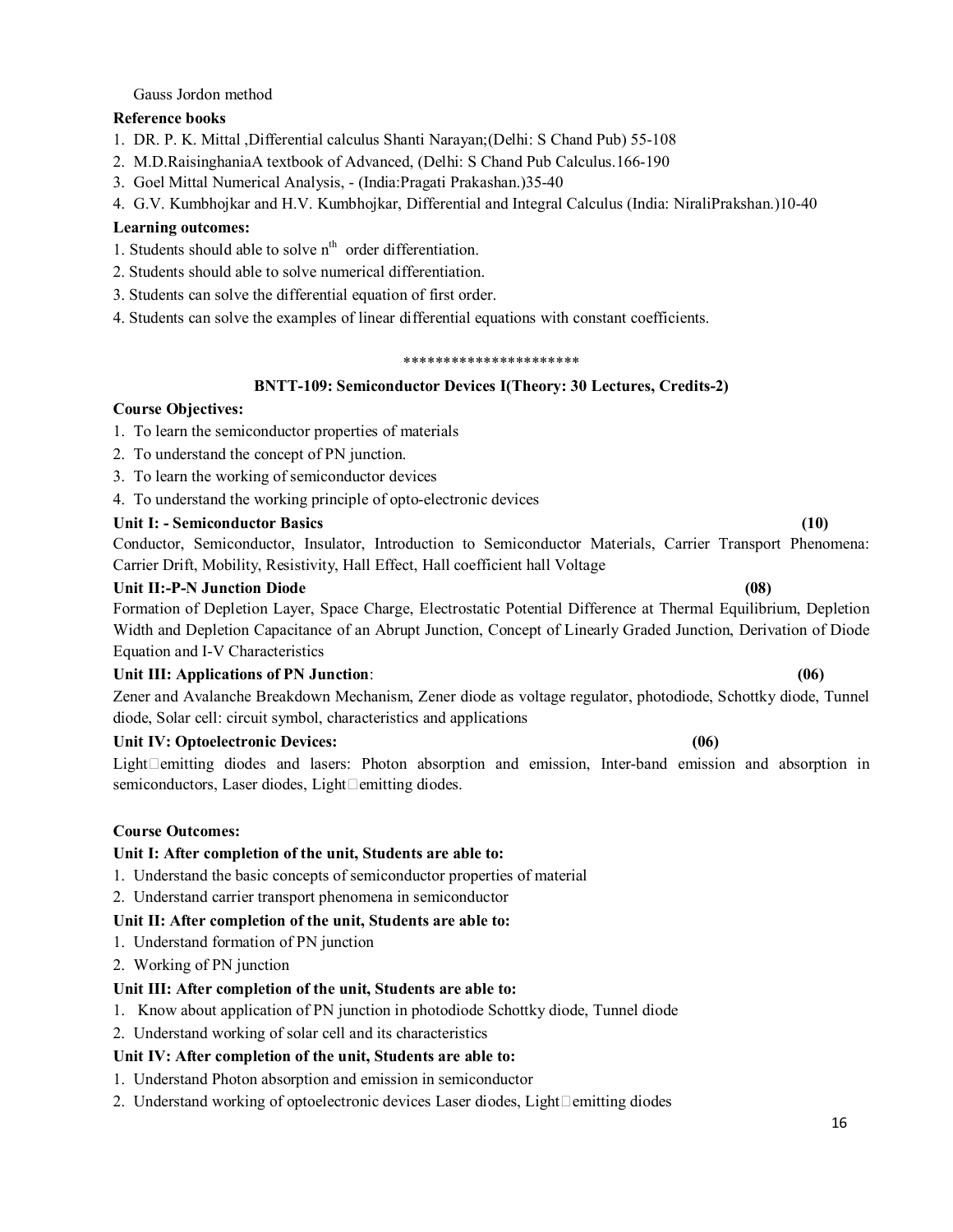## **Reference Books:**

- 1. R. S. Sedha, Textbook of Applied Electronics,(India: S. Chand Publication)215-232
- 2. Ben G Streetman and S. Banerjee, Solid State Electronic Devices,(UK Pearson Education ,2006)70-157
- 3. Jasprit Singh, Semiconductor Devices: Basic Principles, (New York:John Wiley and Sons,2001)50-232
- 4. L. Thereja, Basic Electronics Solid State,(New Delhi: S. Chand & Company LTD)232-241
- 5. Robert F. Pierret, Semiconductor Device Fundamentals, (UK Pearson Education ,2006)
- 6. Mitin V V, Kochelap V A, Stroscio M A, Introduction to Nanoelectronics: Science, Nanotechnology, Engineering, and Applications (Cambridge: Cambridge University Press)

### **BNTT-110: Semiconductor Devices II(Theory: 30 Lectures, Credits-2)**

### **Course Objectives:**

- 1. To learn working of BJT
- 2. To learn construction and working of Field effect transistors
- 3. To learn about unipolar devices

## **Unit: I Bipolar Junction Transistors (BJT) (10)**

PNP and NPN Transistors, Basic Transistor Action, Emitter Efficiency, Base Transport Factor, Current Gain, Base-Width Modulation, Modes of operation, Regions of Operation, Input and Output Characteristics of CB, CE and CC Configurations, Current gains α and β, DC load line and Q point, stability, stability factors, Leakage Currents in transistor and their relations,

## **UNIT: II Amplifiers (08)**

Transistor biasing and Stabilization circuits- Fixed Bias and Voltage Divider Bias. Thermal runaway, stability and stability factor S. Transistor as a two port network, h-parameter equivalent circuit. Small signal analysis of single stage CE amplifier. Input and Output impedance, Current and Voltage gains.

### **Unit: III- Field Effect Transistors (08)**

JFET: Type of FET, Symbol, Construction, Idea of Channel Formation, Pinch-Off and Saturation Voltage, Current-Voltage Output Characteristics, Parameters of FET.

### Unit: IV Unipolar Devices (04) *COMPONER (04)* **COMPONER (04) COMPONER (04) COMPONER (04) COMPONER (04) COMPONER (04) COMPONER (04) COMPONER (04) COMPONER (04) COMPONER (04) COMPONER (04) COMPONER (04**

UJT, Basic construction and working, Equivalent circuit, intrinsic Standoff Ratio, Characteristics and relaxation oscillator-expression,

Course Outcomes:

## **Unit I: After completion of the unit, Students are able to:**

- 1. Understand construction and working of BJT
- 2. Understand I/O characteristics of BJT

### **Unit II: After completion of the unit, Students are able to:**

- 1. Understand Construction and working of JFET
- 2. Understand Construction and working of MOSFET

### **Unit III: After completion of the unit, Students are able to:**

- 1. Understand construction and working of UJT
- 2. Understand application of UJT as relaxation oscillator

## **Unit IV: After completion of the unit, Students are able to:**

- 1. Understand manufacturing process of CMOS Integrated Circuits
- 2. Understand Perspective Trends in Process Technology

### **Reference books:**

1. R. S. Sedha, Textbook of Applied Electronics, (India: S. Chand Publication)267-347

2. Ben G Streetman and S. Banerjee, Solid State Electronic Devices,(UK Pearson Education ,2006)477-502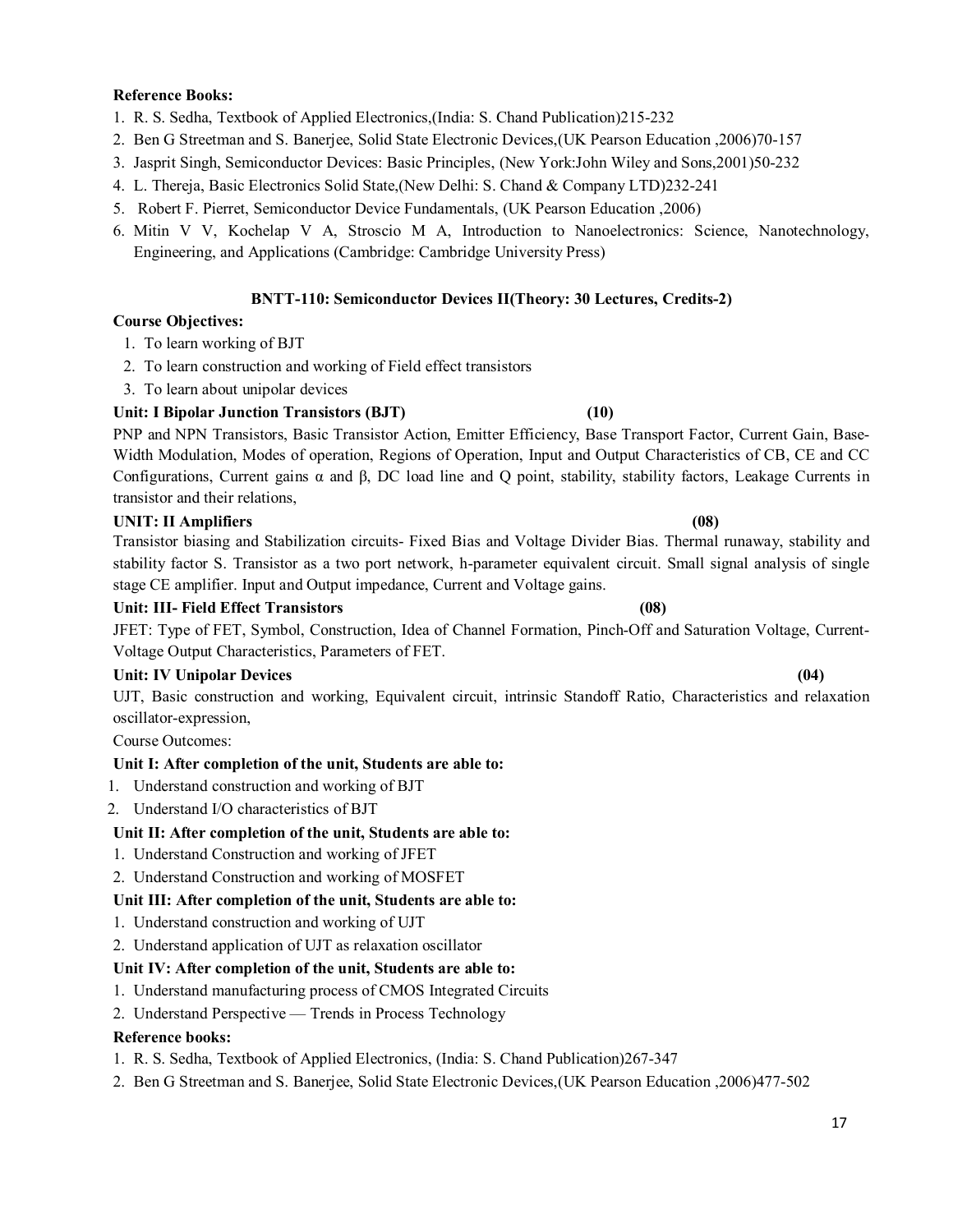- 3. Jasprit Singh, Semiconductor Devices: Basic Principles, (New York: John Wiley and Sons,2001)250-300
- 4. L. Thereja, Basic Electronics Solid State,(New Delhi: S. Chand & Company LTD)274-330
- 5. Robert F. Pierret, Semiconductor Device Fundamentals, (UK:Pearson Education 2006)
- 6. A Design Perspective, Jan M. Rabaey: Digital Integrated Circuits, (India: Prentice $\Box$ Hall of India)

## **BNTP-115: ELECTRONICS LAB (Total Credits: 02)**

## **Objectives:**

1. To gain knowledge in designing basic electronic circuits and to study their operation practically.

## **Practicals**

- 1. To familiarize with basic electronic components (R, C, L, diodes, transistors) digital Multimeter, Function Generator and Oscilloscope.
- 2. Measurement of Amplitude, Frequency & Phase difference using Oscilloscope.
- 3. Study of the I-V Characteristics of p-n junction Diode,
- 4. Study of the I-V Characteristics of Zener diode
- 5. Study of Zener diode as a voltage regulator
- 6. Study of the I-V Characteristics of UJT and design relaxation oscillator.
- 7. Study of the output and transfer I-V characteristics of common source JFET.
- 8. Study of I-V characteristics of solar cell.
- 9. Study of I/O characteristics of CE amplifier.
- 10.Study of I/O characteristics of CB amplifier.
- 11. Study of transistor as switch
- 12.Study of I-V characteristics of solar cell.

## **Reference Books:**

- 1. S. M. Sze, Semiconductor Devices: Physics and Technology (India: Wiley India edition 2ndEdition).
- 2. Ben G Streetman and S. Banerjee, Solid State Electronic Devices (UK: Pearson Education 2006)
- 3. Dennis Le Croissette, Transistors, (UK:Pearson Education 1989)
- 4. Jasprit Singh, Semiconductor Devices: Basic Principles,(India:John Wiley and Sons ,2001)
- 5. R. S. Sedha, Textbook of Applied Electronics, (New Delhi,S. Chand Publication)

## **Learning outcomes: After completion of this course students are able to**

- 1. Understand working of various semiconductor devices
- 2. Analyze the characteristics of semiconductor devices.

## B. Sc. Part – I Semester II

## **BNTT -201: Basics of Electrostatics for Nanoscale materials(Lectures: 30, Credits: 02)**

## **Course Objectives:**

1) To understand effects of fundamental forces of universe on the Nanomaterial .

- 2) To study dielectric properties of materials at Nanoscale .
- 3) To study Gradients, divergence, curl and their physical significance in Nanotechnology

Unit: I Basic Vector Analysis for nanomaterial engineering (08)

Concept of triple product of vectors, scalar triple product and its significance, vector triple product, Scalar and Vector fields,gradient, divergence, Curl and their significance,Gauss-divergence theorem and Stoke's theorem of vectors (statement only).

## **Unit: II**- **Electrostatics (07)**

18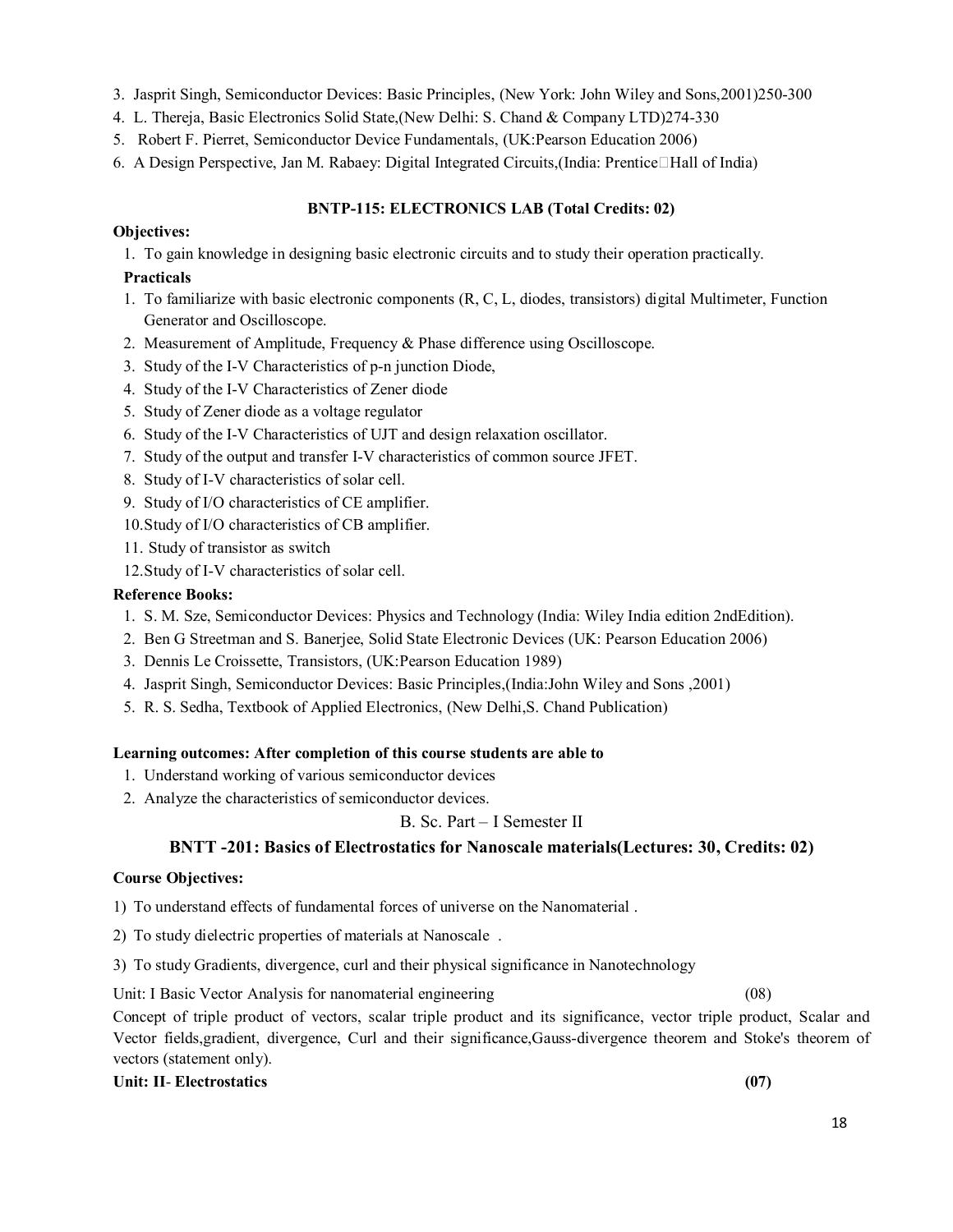Coulomb's Law, Electric field intensity, Field due to point and continuous charges, Gauss's law and application , Electric potential , Electric field, Equipotential surfaces, Calculation of electric field from potential

## **Unit: III**- **Electrostatic-II (05)**

Capacitor Dielectrics Capacitance of an isolated spherical conductor, parallel plate, spherical and cylindrical condenser, Energy per unit volume in electrostatic field,

## **UNIT: IV**- **Nano-Dielectric (10)**

Introduction to nanodielectrics. Nano ceramics: Dielectrics, ferroelectrics and magnetoceramics, Electric field in free space, conductors, dielectric constant , Dielectric polarization , Dielectric strength, Capacitance, Energy density.Piezo and pyroelectric effect.

## **Reference Books**

- 1. S. Mahajan and Choudhury Electricity, Magnetism & Electromagnetic Theory (India: TataMcGraw, 2012) 26- 52,63-114
- 2. B.D. Gupta, Mathematical Physics (India:Vikas Publication House)30-179
- 3. R.P. Feynman, R.B. Leighton, M. Sands, Feynman Lectures Volume 2(UK:Pearson Education)4.1-6.2
- 4. Liz Marzan and Kamat ,Nanoscale materials (Boston; Springer publication) 1-15
- 5. NantakanMuensit , Energy Harvesting with Piezoelectric and Pyroelectric Materials: Volume 72 (Materials Science Foundations) Paperback – Import, 21 February 2011
- 6. <http://namlab.de/research/dielectric-materials-1/capacitor-dielectrics>
- 7. Resnick, Halliday and Walker, Fundamentals of Physics, (India: Wiley and sons  $8<sup>th</sup>$  edition.)53-70

## **Course Outcomes:**

## **Unit I: After completion of the unit students are able to:**

- 1) Understand complex vector functions.
- 2) Define gradient, divergence and curl.
- 3) Understand significance of gradient, divergence and curl

## **Unit II: After completion of the unit students are able to:**

- 1) Know to the electrostatics at nanoscale.
- 2) Understand basic concept of electrostatic field, electric flux and electric dipole.
- 3) Understand concept of potential due to point charge.

## **Unit III: After completion of the unit students are able to:**

- 1) Get advance knowledge of electrostatic force.
- 2) Understand concept of parallel plate, cylindrical and spherical condenser.
- 3) Understand energy per unit volume in electrostatic field.

## **Unit VI: After completion of the unit students are able to:**

- 1) Understand concepts of nanodielectric, application of dielectric material.
- 2) Define dielectric medium, polarization and displacement vector.
- 3) Understand relation between three electric vectors.

## **BNTT- 202: Electricity and Magnetism in Nanomaterial (Lectures: 30, Credits: 02)**

## **Course Objectives:**

- 1) To study electrical properties of nanomaterials
- 2) To study phenomena of magnetism at nanomaterials.
- 3) To learn electromagnetic induction laws.
- 4) To study Electromagnetic Field Redistribution in Metal Nanoparticle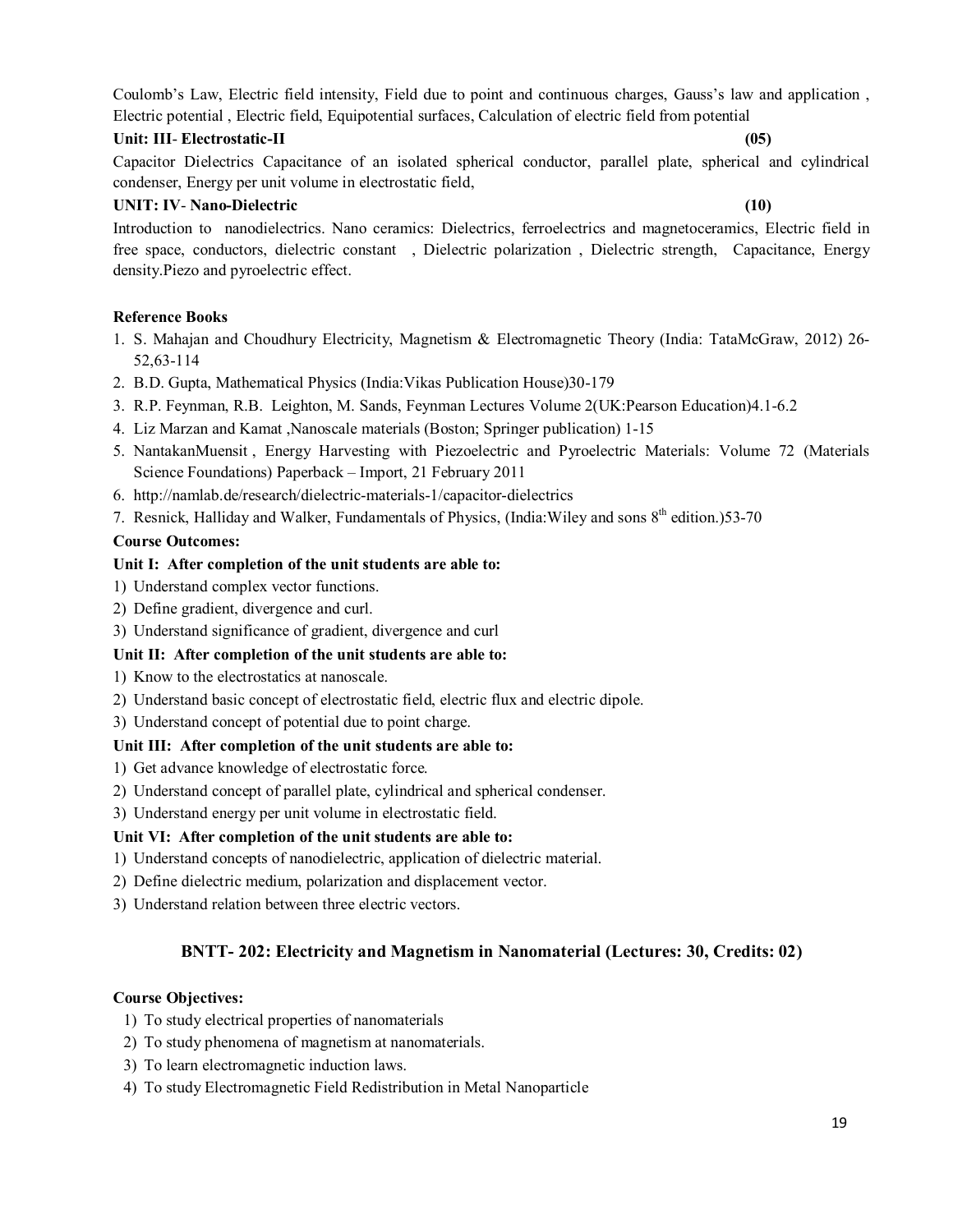### 20

## **Unit: I**- **Electrical properties of materials (07)**

## Electrical: Over view of Free Electron Theory of Metals – Electronic and Ionic Conductivity of Materials – Classification of Materials Based on the Conduction Properties – Metals – Semiconductor – Insulators –Electrical transport at Nanoscale – Fundamentals of Superconductivity.

## **Unit: II- Nanostructure Magnetism (08)**

Introduction of dia-, para- and ferro-magnetic materials, Magnetic fundamentals Domains and the magnetization process Hysteresis curve in ferromagentic material,Phenomena of Magnetostriction.

## **Unit:III- Electromagnetic Fields (05)**

Biot-Savart's law & its applications- straight conductor, Divergence and curl of magnetic field Faraday's laws, Induced emf,Transformer and motional EMF, Electromagnetic Field Redistribution in Metal Nanoparticle

**Unit: IV- Maxwell's Equations and Electromagnetic Wave Propagation (10)** Equation of continuity of current, Displacement current, Maxwell's equations, energy density in electromagnetic field, polarization

## **Reference Books**

1. R. P. Feynman, R. B. Leighton, M. Sands,Feynman Lectures Vol.2,(UK: Pearson Education,2008)

2. M.N.O. Sadiku,Elements of Electromagnetics, (Oxford:Oxford University Press.2010)14.1-14.9

3. J.H. Fewkes&J. YarwoodElectricity and Magnetism. Vol. I, 1991, (Oxford: Oxford University Press)

4. S. Stevens and M. Sutherland,The big ideas of Nanoscale Science & Engineering, (Arlington, Virginia: NSTA press)17-56

- 5. Hans P.O And Hopster H,Magnetic microscopy of Nanostructures (US: Springer ,2004)
- 6. J.A.C .Bland and B.Heinrich,Fundamentals of Nanomagnetism ,(Berlin: Springer,XIV 31,P-128,2005)

7. Evgeny Y. Tsymbal, Igor Zutic, Handbook of Spin Transport and Magnetism, (Boka Raton:CRC Tailor and Francis group ,1st edition.) 3-180

8. Nanoscale Magnetism ICNM-2007, June 25 -29, Istanbul, Turkey, Series: SpringerProceedings in Physics, Vol. 122.

## **Course Outcomes:**

## **Unit I: After completion of the unit students are able to**:

1) Differentiate between metal Semiconductor and Insulator based on conduction property

- 2) Understand effect of size on electrical property of material .
- 3) Understand Electrical property at Nanoscale

## **Unit II: After completion of the unit students are able to**:

- 1) Know formation of magnetic forces, and their mathematical representation.
- 2) Know applications Magnetic anisotropy at nanoscale;
- 3) Understand Magnetostriction and the effect of stress;
- 4) Understand Domains and magnetization process.

### **Unit III: After completion of the unit students are able to**:

- 1) Learn about electromagnetism.
- 2) Understand concept of self and mutual inductance.
- 3) Determine energy stored in magnetic field.

## **Unit IV: After completion of the unit students are able to**:

- 1) Understand Maxwell's equations for electromagnetism
- 2) Understand concept of conservation of charge.
- 3) Learn divergence and curl of electric & magnetic fields in Maxwell's Equations.
- 4) Study the EM wave propagation through vacuum & isotropic dielectric medium.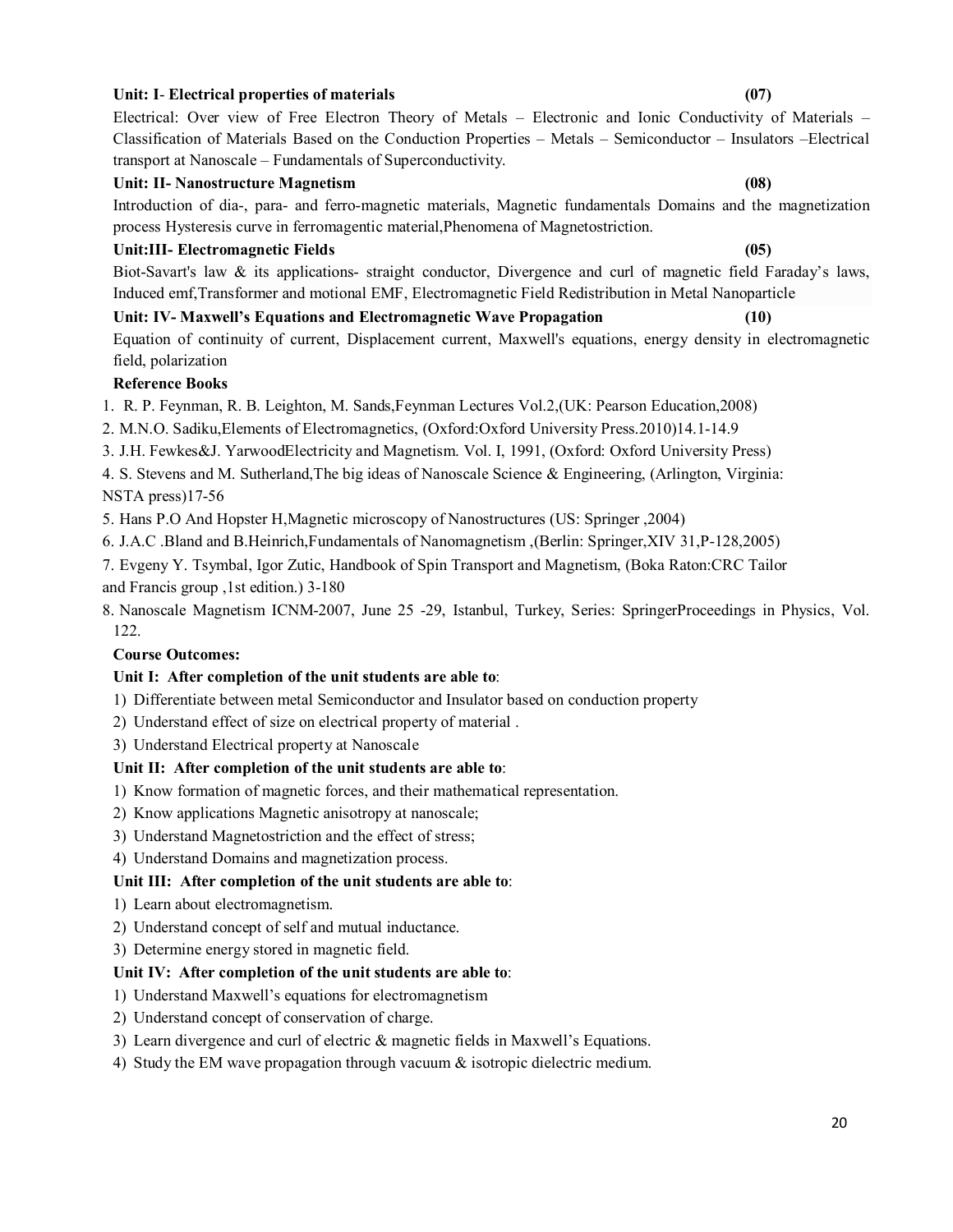## **BNTP-211: Physical Science Lab(Credits- 02)**

## **Course Objectives:**

- 1. To understand of concept of electricity and magnetism
- 2. To learn measuring skills in practical.
- 3. To understand the measurement of electrical quantities by using Multimeter.
- 4. To determine capacitance and Impedance.

## **Experiments:**

- 1) Measurement of Constant of Ballistic Galvanometer:
- 2) To compare capacitance using De'Sauty's bridge.
- 3) Impedance of series LCR circuit.
- 4) To study a series LCR circuit and determine its (a) Resonant Frequency,(b) Quality Factor.
- 5) To study a parallel LCR circuit and determine its (a) Anti-resonant frequency and (b) Quality factor Q.
- 6) To verify the Thevenin/ Norton theorem.
- 7) Frequency of A.C. mains by sonometer (A) magnetic wire (B) nonmagnetic wire
- 8) To use a Multi-meter for measuring (a)Resistances, (b) AC and DC Voltages, (c)DC Current, (d) checking electrical fuses.
- 9) Measurement of field strength B and its variation in a Solenoid (Determine dB/dx).
- 10) Zener diode as voltage regulator.
- 11) Bridge rectifier with Pi filter.
- 12) Output characteristics of transistor –CE mode

Reference Books:

- 1. , B. L. Flint & H. T. WorsnopAdvanced Practical Physics for students, Asia PublishingHouse, 1971
- 2. S. Panigrah&B.Mallick ,Engineering Practical Physics,(India: Cengage Learning India Pvt. Ltd. 2015)
- 3. Indu Prakash and Ramakrishna, Kitab Mahal, A Text Book of Practical Physics, (New Delhi, 11th Edition, 2011)
- 4. Advanced Practical Physics, B. L. Flint and H.T. Worsnop, UK: Littlehampton Book Services Ltd)

5. Michael Nelson and Jon M. Ogborn, Advanced Level Physics Practicals, (London: Heinemann Educational Publishers, 4th Edition)

## **Course Outcomes:**

## **After completion of this practical course students are able to**

- 1. Better understanding of electricity and concepts related to magnetism
- 2. Handle different instruments with ease.
- **3.** Learn measuring skills in practical.

## **BNTT -203 Physical Chemistry (Theory: 30 Lectures, Credits 2)**

## **Course Objectives:**

1) To learn fundamentals and application of current chemical and scientific theories in Physical Chemistry.

- 2) To study identify the endothermic and exothermic reaction.
- 3) To study basic concepts of Thermodynamics of nanoscale.
- 4) To study Phase transitions in nanoparticles.

## **UNIT: I-Ionic Equilibria (07)**Types

of electrolytes, degree of ionization, factors affecting degree of Ionization, ionization constant and ionic product of water. Ionization of weak acids and bases, pH scale, common ion effect, Buffer solutions. Solubility and solubility product of sparingly soluble salts .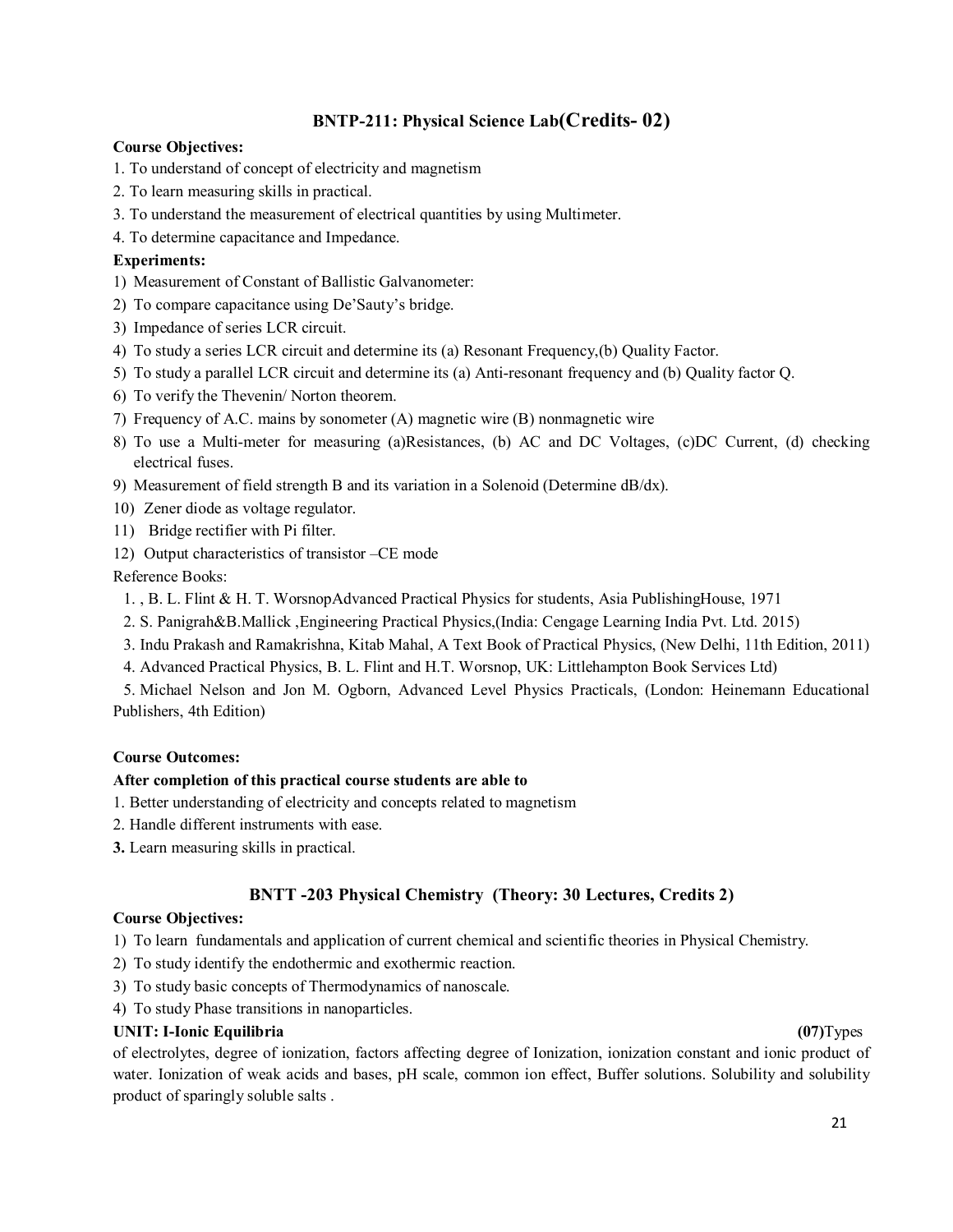## **UNIT:II-ChemicalKinetics (06)**

Introduction, rate of reaction, Definition and units of rate constant, Factors affecting rate of reaction (Nature of reactant, concentration, pressure, temp catalyst), Order and molecularity of reaction, First order reaction (Derivation not expected). Characteristics of first order reaction Pseudo-unimolecular reactions.

## **UNIT:IIIThermochemistry: (07)**Introduction, Review of

Thermodynamics and laws of Thermodynamics (only statement) Second law of Thermodynamics and its different statements, Carnot's cycle, its efficiency, Carnot's Theorem (Heat engine)

exothermic endothermic reaction, important principles and definitions of thermochemistry.

## **UNIT: IV Thermodynamics at Nanoscale: (10)**

Different Approaches to Nano thermodynamics-surface thermodynamics-Phase transitions in nanoparticles-quasi chemical description of solid nanoparticles- size dependent interface energy thermodynamics of confined fluids in nanopores-structural properties of nanoclusters-Hill'sapproach to Nano thermodynamics

## **Reference Books:**

- 1) A.R. West ,Solid State Chemistry and its applications, (New Jersey:John Wiley & Sons, 2003) 417-532
- 2) P. W. Atkins Physical Chemistry, (Oxford: Oxford University press, 7th edition, 2002) 450-474,519-546
- 3) R. C. Srivastava, S. K. Saha and A. K. Jain Thermodynamics A Core Course- (India: Prentice-Hall of India, 2nd edition, 2004) 425-460, 809-840
- 4) K. J. Laidler,Chemical Kinetics, (India: Pearson Education,2004)331-368,425-441,808-832
- 5) Ira N. Levine ,Physical Chemistry (India: McGraw-Hill Science) 210-240, 578-612
- 6) David R. Gaskell,Introduction to the Thermodynamics of Materials, (Boca Raton, Florida-Taylor & Francis, 2002)40-69
- 7) Nanotechnology (US-American Scientific Publishers, 2005)20-44 ,132-136

## **Course Outcomes:**

## **Unit 1: After completion of the unit:Students are able to**

- 1) Understand degree of ionization and factor affecting on degree of ionization.
- 2) Know measurement of pH scale, common ion effects, buffer solution.
- 3) Know concept of solubility and solubility product of sparingly soluble salt.

### **Unit 2: After completion of the unit: Students are able to**

- 1) Understand rate of reaction order of reaction, molecularity of reaction.
- 2) Know concept of first and second order of reaction.

## **Unit 3: After completion of the unit:Students are able to**

- 1) Understand Laws of Thermodynamics
- 2) Know identify the endothermic and exothermic reaction

## **Unit 4: After completion of the unit:Students are able to**

- 1) Know basic concepts of Nano Thermodynamics surface thermodynamics
- 2) Understand phase transitions in nanoparticles-quasi chemical description of solid nanoparticles- size dependent interface energy

#### \*\*\*\*\*\*\*\*\*\*\*\*\*\*\*\*\*\*\*\*\*\*

## **BNTE -204 -Functional organic chemistry (Theory: 30 Lectures, Credits 2)**

### **Course Objectives:**

1. To Understand underlying theoretical principles of fundamental organic chemistry and industrials chemistry.

2. To learn reaction and synthesis of alkyl halides

3. To study the basic term of solute, solvent, polar solvent, nonpolar solvent, saturated solution, normality, and molarity.

4. To learn advance application and relation in carbon Nanotubes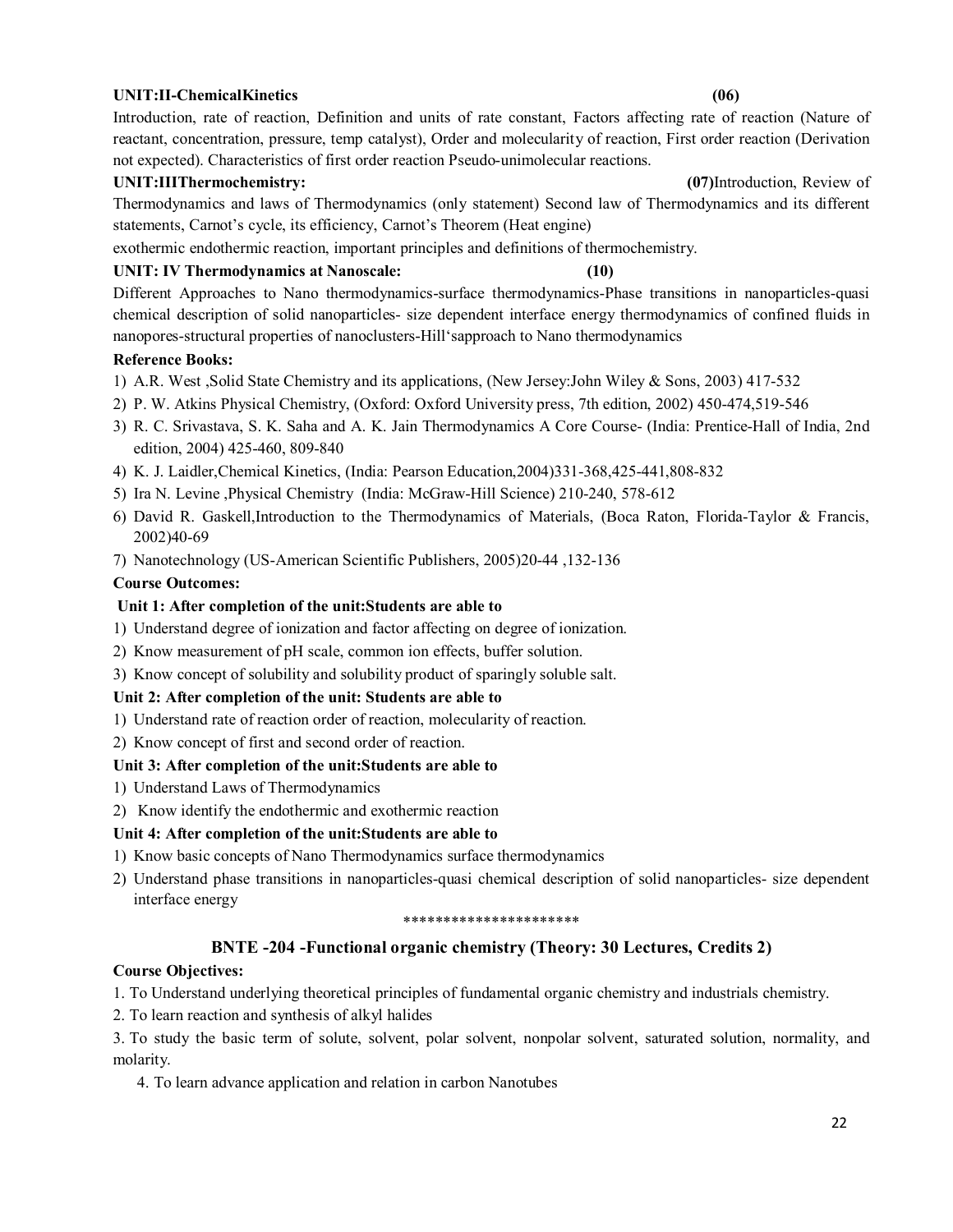classification, structure. Preparation: from alkenes and alcohols. Reactions: hydrolysis, nitrite & nitro formation, nitrile . Williamson's ether Synthesis: Elimination vs substitution. Alkyl Halides: Types of Nucleophilic Substitution (SN1, SN2 and SNi).

## UNIT: II Aryl Halides (06)Introduction,

nomenclature, classification, structure; Preparation: (Chloro, bromo and iodo-benzene case): from phenol, Sandmeyer & Gattermann Reactions, from aniline. , electrophilic substitution, reaction with ammonia, nucleophilic substitution. Reactions (Chlorobenzene)

## UNIT: III Basic Concepts in Chemistry (07)

Introduction, Definition and Explanation of following terms- Solute, Solvent, Solution, Polar solvent, Non-Polar solvent, Saturated solution, Unsaturated solution, Super saturated solution, Normality, Equivalent weight, Molecular weight, Molarity, Acidity of base, Basicity of acid, Percentage solution, ppt, ppm, ppb solutions, Mole Fraction, Weight fraction, Problems based on Normality, Molarity, mole fraction, mixed solution.

## **UNIT: IV Carbon Nanotubes**

**(12)**Introduction to organic and Inorganic Nanoparticles: Size, Shape, Chemical and Physical properties.The Structure of Carbon Nanotubes- Nomenclature, Structure of Single Walled Carbon Nanotubes and Structure of Multiwalled Carbon Nanotubes carbonaceous materials-Bucky ball.

## **Reference Books:**

- 1) Organic Chemistry, Jonathan Clayden, Nick Greeves, Stuart Warren,2nd Edition,Oxford Publisher, 2014.
- 2) Organic Reaction Mechanism by V. K. Ahluwalia, Naroso Publishing House. 4thEdn 2011.
- 3) Carbon Nanotubes: Properties and Applications- Michael J. O'Connell.
- 4) The Chemistry of Nanomaterials: Synthesis, Properties and Applications, C.N.R. Rao, A.
- 5) Nanostructures and nanomaterials: Synthesis, properties and applications, G. Cao, Imperial College Press, 2006.
- 6) Graphene, Carbon Nanotubes, and Nanostructures: Techniques and Applications, James E. Morris, Krzysztof Iniewski, CRC Press, 2013
- **7)** Carbon Nanotubes: Synthesis, Structure, Properties, and Applications, Edited by M.S. Dresselhaus,G.Dresselhaus, P. Avouris, Springer-Verlag, 2000

## **Learning Outcomes:**

## **Unit 1: After completion of the unit:Students are able to:**

- 1) Understand reaction and synthesis of alkyl halides
- 2) Know mechanism of the elimination and substitution reaction.

## **Unit 2: After completion of the unit:Students are able to:**

- 1) Know reaction and synthesis of aryl halides
- 2) Understand mechanism of the nucleophilic substitution reaction.

## **Unit 3: After completion of the unit: Students are able to:**

- 1) Understand basic term of solute, solvent, polar solvent, nonpolar solvent, saturated solution, normality, and molarity.
- **2)** Calculate of equivalent weight, molecular weight, mole fraction, percentage of solution, ppt, ppm, ppb solutions, mole fraction etc.

### **Unit 4: After completion of the unit: Students are able to:**

- 1) Know brief information about carbon nanotubes.
- **2)** Understand carbon nanotubes and their relation with other carbon materials

## **BNTP - 212 Chemistry Lab (Total Credits: 02)**

### **Course Objectives:**

## **UNIT: I Alkyl Halides (05)**Introduction, nomenclature,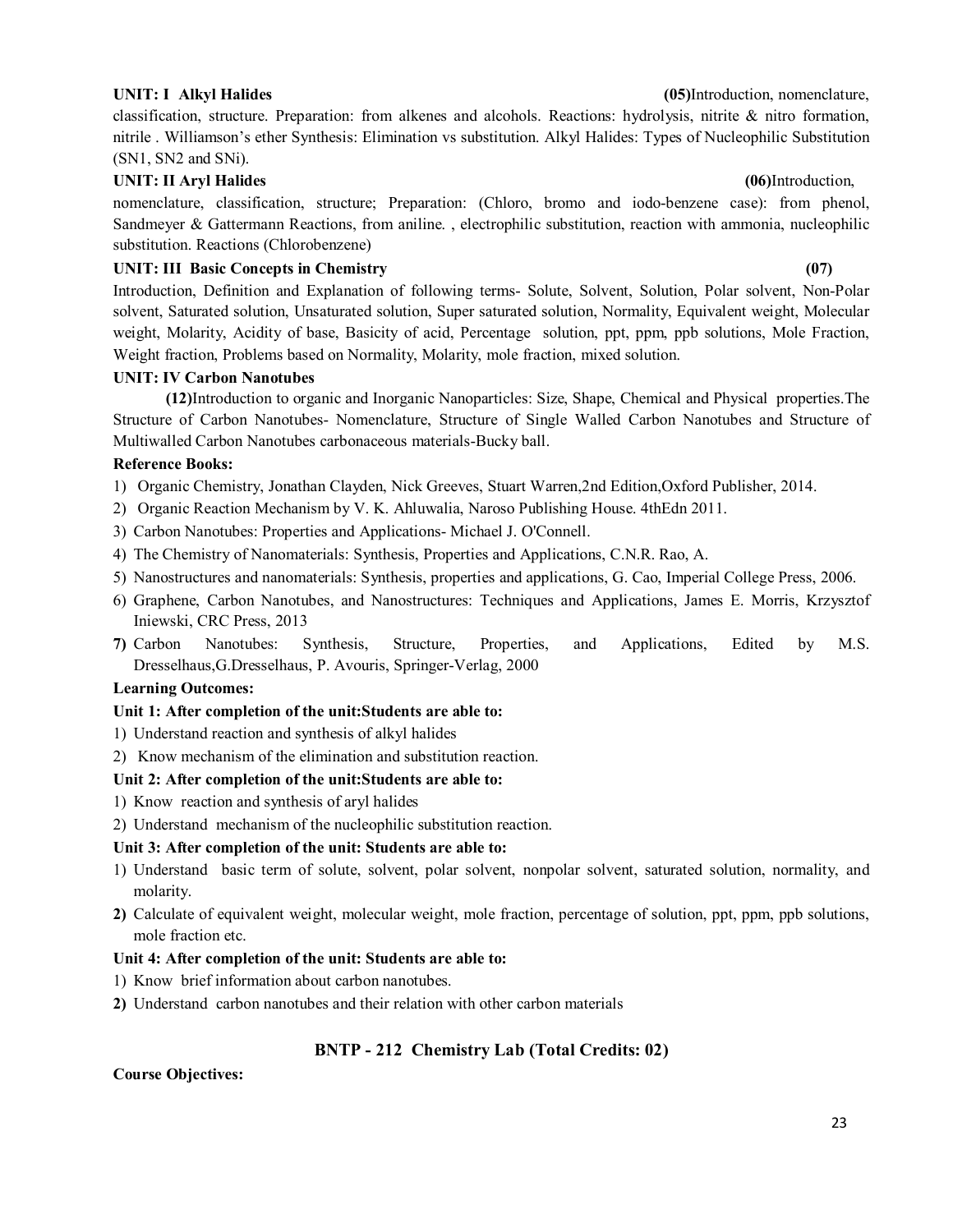- 1) To provide a core for future studies in chemistry and allied subjects, in aspects of chemistry as specified below and an introduction to basic practical skills, including safe working practices (risk, hazard and control measures) laboratory report writing, error and accuracy.
- 2) To evaluate the risks associated with an experiment and understand how to militate against those risks.
- 3) To study instrumental and non instrumental experiments.

## **Practical**

- 1) Determination of enthalpy of neutralization of hydrochloric acid with sodium hydroxide.
- 2) Determination of enthalpy of ionization of acetic acid.
- 3) Study of solubility of benzoic acid in water and determine ∆H
- 4) pH measurements: Measurement of pH of different solutions like aerated drinks, fruit juices, shampoos and soaps (Use dilute solutions of soaps and shampoos to prevent damage to the glass electrode) using pH meter.
- 5) Preparation of buffer solutions: a. Sodium acetate-acetic acid. b. Ammonium chloride-ammonium hydroxide. Measurement of the pH of buffer solutions and comparison of the values with theoretical Values.
- 6) To investigate the reaction between  $K_2S_2O_8$  and KI with equal initial concentration of reactants.
- 7) Equivalent weight: To determine equivalent weight of metal (mg) by hydrogen displacement method using Eudiometer
- 8) Estimation of aniline. 8. Estimation of amide.
- 9) Preparations: Mechanism of various reactions involved to be discussed, Recrystallization, determination of melting point and calculation of quantitative yields to be done.
- 10) Preparations:Bromination of Phenol/Aniline b. Nitration of nitrobenzene c. Oxime and 2,4 dinitrophenylhydrazone of aldehyde/ketone
- 11) Preparations of derivatives of organic compounds a. Nitration b. Oximes of aldehydes & ketones
- 12) Preparations of derivatives of organic compounds c) 2,4dinitropherylhydrazone of aldehydes & ketones d) Oxalate e) Sublimation

## **Reference Books:**

- 1) Elementary Practical Organic Chemistry, Part 1: Small scale Preparations, Vogel, A. I.
- 2) Pearson (2011)
- 3) Practical Organic Chemistry, Mann, F.G. & Saunders, B.C. Pearson Education (2009)
- 4) Practical Organic Chemistry, Furniss, B.S.; Hannaford, A.J.; Smith, P.W.G.; Tatchell, A.R. 5th Ed., Pearson (2012)
- 5) Inquiry-based Experiments in Chemistry Valerie LudwigLechtanski Oxford University Press, 2000
- 6) Laboratory Manual for Principles of General Chemistry, J A Beran John Wiley & Sons, 6th Edition 2000
- 7) Dean's Handbook of Organic Chemistry by John A. Dean; George W. Gokel Publication Date: 2004
- 8) A. Senior Practical Physical Chemistry, Khosla, B. D.; Garg, V. C. & Gulati, R. Chand &Co.New Delhi (2011).

## **Course outcomes: After completion of the Experiments, Students will be able**

- 1) Know measuring skills in practical.
- 2) Understand theoretical concepts by performing experiments.
- 3) Know errors minimization
- 4) Handle various instruments

## **BNTT- 205- Mammalian physiology I(Theory: 30 Lectures, Total Credit-2)**

## **Objectives:**

- 1) To know working mechanism of these systems.
- 2) To know action of nanoparticle on these systems.
- 3) To study digestive, respiratory, circulatory, cardiac system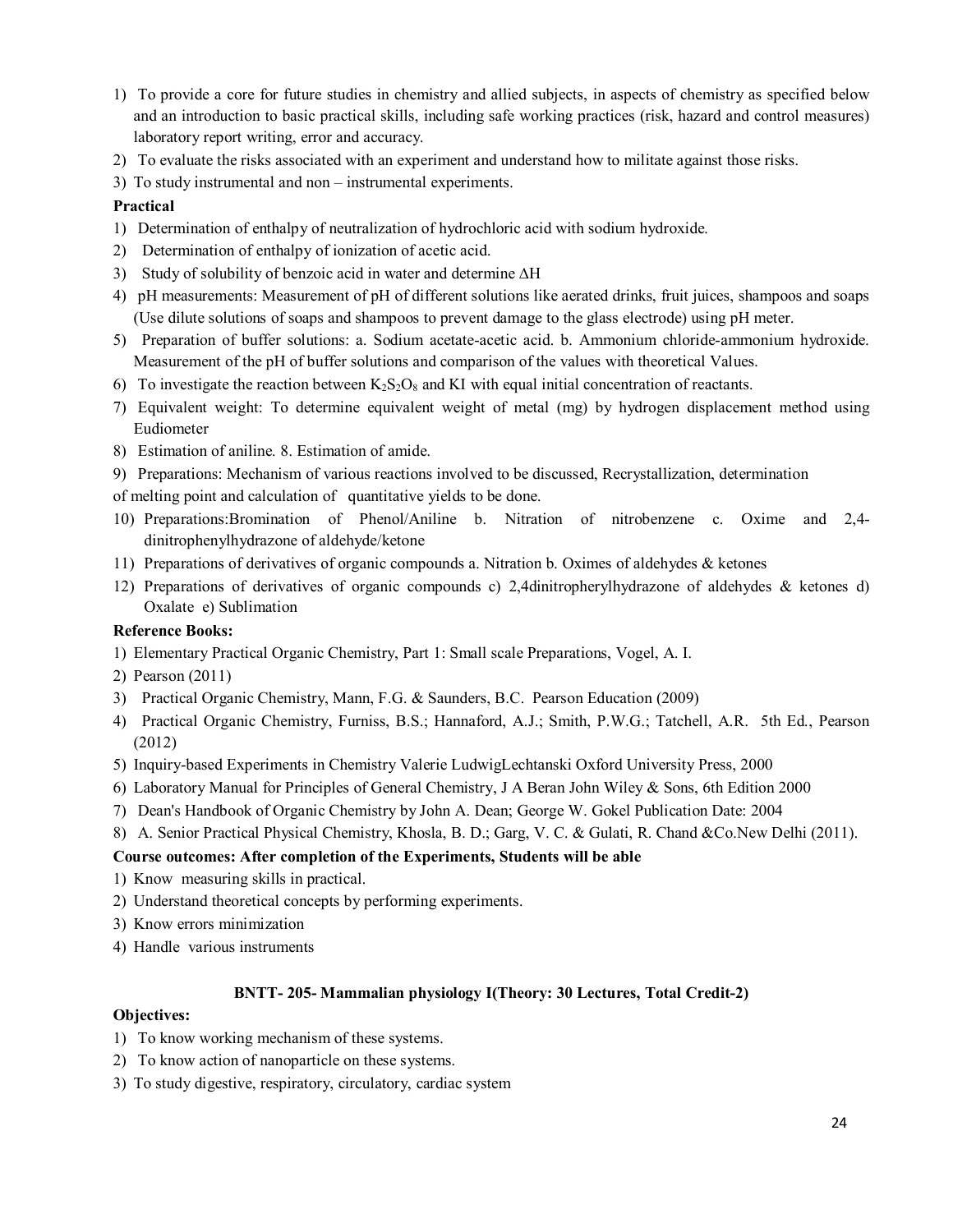## **UNIT: I- Digestive System: (08)**

Mechanism of digestion & absorption of carbohydrates, Proteins, Lipids and nucleic acids. Composition of bile, Saliva, Pancreatic, gastric and intestinal juice. Characteristics and types of Nanomaterial of Gastrointestine.

## **Unit: II-Respiratory System: (09)**

Exchange of gases, Transport of O2 and CO2, Oxygen dissociation curve, Chloride shift. Fate of nanoparticles in body. Respirocytes; a Mechanical Artificial Red Cell: Exploratory Design in Medical Nanotechnology.

## **Unit: III-Circulatory System (06)**

Composition of blood, Plasma proteins & their role, blood cells, Haemopoisis, Mechanism of coagulation of blood. Nanotechnology to detect and kill various circulatory diseases with one example.

## **Unit: IV-Cardiac System: (07)**

Mechanism of working of heart: Cardiac output, cardiac cycle, Origin & conduction of heart beat. Nanoparticles: Blood Components Interactions. Application of Nanotechnology in Cardiovascular Nanomedicine.

### **Reference Books:**

- 1. Guyton, A. C. & Hall, J.E. (2006). Textbook of Medical Physiology, XI edition-Hercourt Asia PTE Ltd. /W.B. Saunders Companypublication. Pp.107-166,.PP. 167-302; pp. 495-598. Pp-795-850.
- 2. Philip C.Withers ;Comparative animal physiology-Wisconsin and Minnesota-Brooks/Cole Publishing Company.
- **3.** Becker, W.M., Kleinsmith, L.J., Hardin. J. and Bertoni, G. P. 2009. The World of the Cell. 7<sup>th</sup> edition. Pearson Benjamin Cummings Publishing, Wisconsin and Minnesota.SanFrancisco.Cole Publishing Company

## **Learning Outcomes:**

## **Unit I:After completion of this unit :Students are able to**

- 1) Know composition of various components required for digestion.
- 2) Know mechanism of Digestive system

### **Unit II:After completion of this unit:Students are able to**

- 1) know mechanism of Respiratory system.
- 2) know effect of Nanoparticles on respiration.

### **Unit III:After completion of this unit:Students are able to know**

- 1) Mechanism of Circulatory system.
- 2) Mechanism of blood formation and its composition.

### **Unit IV:After completion of this unit:Students are able toknow**

- 1) Mechanism of Cardiac system.
- 2) Effects of Nanoparticles on various organs

#### \*\*\*\*\*\*\*\*\*\*\*\*\*\*\*\*

## **BNTT- 206- Mammalian physiology II(Theory: 30 Lectures, Total Credit-2)**

### **Objectives:**

1) To study nervous, endocrine, immunity and excretion system.

- 2) To study interaction between antigen antibody.
- 3) To study mechanism of these systems and interaction with nanoparticle.

### **Unit: I Nervous System (08)**

Nervous coordination Mechanism of generation & propagation of nerve impulse, structure of synapse: - chemical and electrical synapse, synaptic conduction, salutatory conduction, threshold stimulus, All or None rule, Neurotransmitters.

## **Unit: IIEndocrine System (09)**

Mechanism of action of hormones (insulin and steroids) Different endocrine glands– Hypothalamus, pituitary, pineal, thymus, thyroid, parathyroid and adrenals, hypo & hyper-secretions. Nanotechnology in neuroscience, nanotube microelectrodes neurotransmitter measurements in the brain.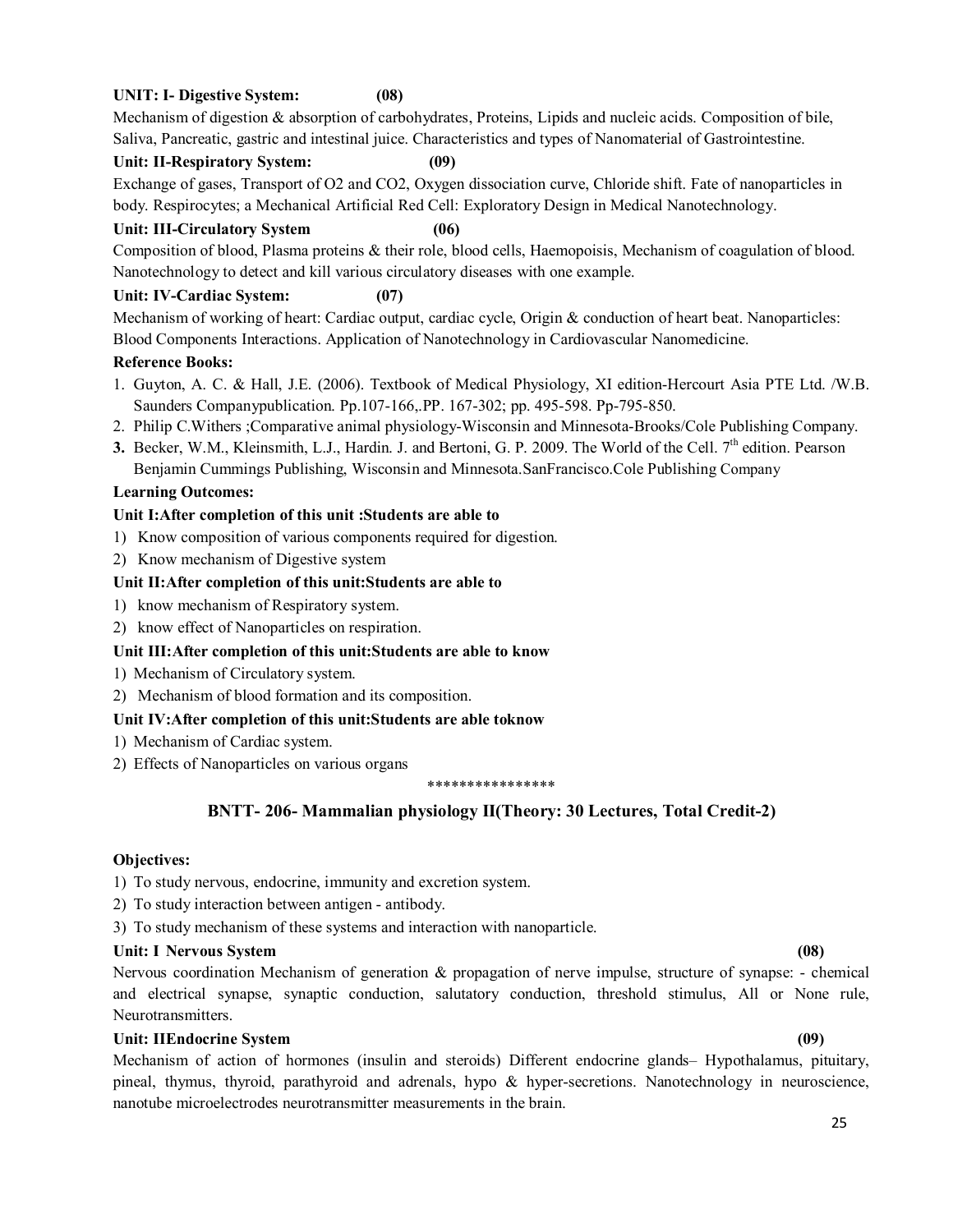## **Unit: III Excretion and Osmoregulation (06)**

Excretion: modes of excretion, Ornithine cycle, Mechanism of urine formation,Excretion and Toxicity of nanoparticles. Concept of tissue, Role of nanotechnology in tissue engineering. Role and effect of osmoregulation.

## **Unit: IV Immunity System (07)**

Overview of immune system, innate and adaptive immunity, cells and organs of theimmune system, Types of immune response, **Antigen:** Introduction to the concept of immunogenicity, antigenecity, factors

influencing immunogenicity, epitopes, haptens, pattern recognition receptors, **Antibody:** Basic structure of antibody, antibody classes and biological activities, antigenic determinants and immunoglobulin's, B cell receptors, monoclonal antibodies**.**

## **Reference Books:**

- 1. Guyton, A. C. & Hall, J.E. (2006). Textbook of Medical Physiology, XI edition (Hercourt Asia PTE Ltd. /W.B. Saunders Companypublication. )Pp.107-166,.PP. 167-302; pp. 495-598. Pp-795-850.
- 2. Kuby, Immunology, (W.H. Freeman and Company,  $5^{\text{th}}$ edition) .pp2-7 pp-150-203.
- 3. Tortora, G.J. & Grabowski, S. (2006). Principles of Anatomy &Physiology (Wisconsin and Minnesota-Brooks/Cole Publishing Company.Johnwiley&sons (2010), XI Edition)

### **Learning Outcomes:**

### **Unit I:After completion of this unit:Students should able to know**

- 1) Mechanism of Nervous system.
- 2) Structure and functions of neurotransmitters.

### **Unit II:After completion of this unit:Students should able to know**

- 1) Mechanism of Endocrine system.
- 2) Mechanism of hormone formation and its function.

### **Unit III:After completion of this unit:Students should able to know**

- 1) Mechanism of excretory system.
- 2) Mechanism and role of osmoregulation.

## **Unit IV:After completion of this unit:Students should able to know**

- 1) Structure of antigen and antibody.
- 2) Interaction between antigen and antibody.
- **3)** Mechanism of Immune system.

## **BNTP-213 : Biotechnology Lab(Total Credits: 02)**

### **Objectives:**

- 1) To study different immunological techniques which are help to study antigens antibody interaction.
- 2) To study different blood group components and analysis of different body organs.

### **Practicals**

- 1) Finding the coagulation time of blood.
- 2) Determination of blood groups.
- 3) Counting of mammalian RBCs.
- 4) Determination of TLC and DLC.
- 5) Determination of action of an enzyme (α amylase).
- 6) Determination of Hemoglobin.
- 7) Study of DOT Elisa.
- 8) Study of Radial Immunodiffusion.
- 9) latex Agglutination
- 10) Rocket Imunnoelectrophoresis
- 11) Demonstration of dialysis.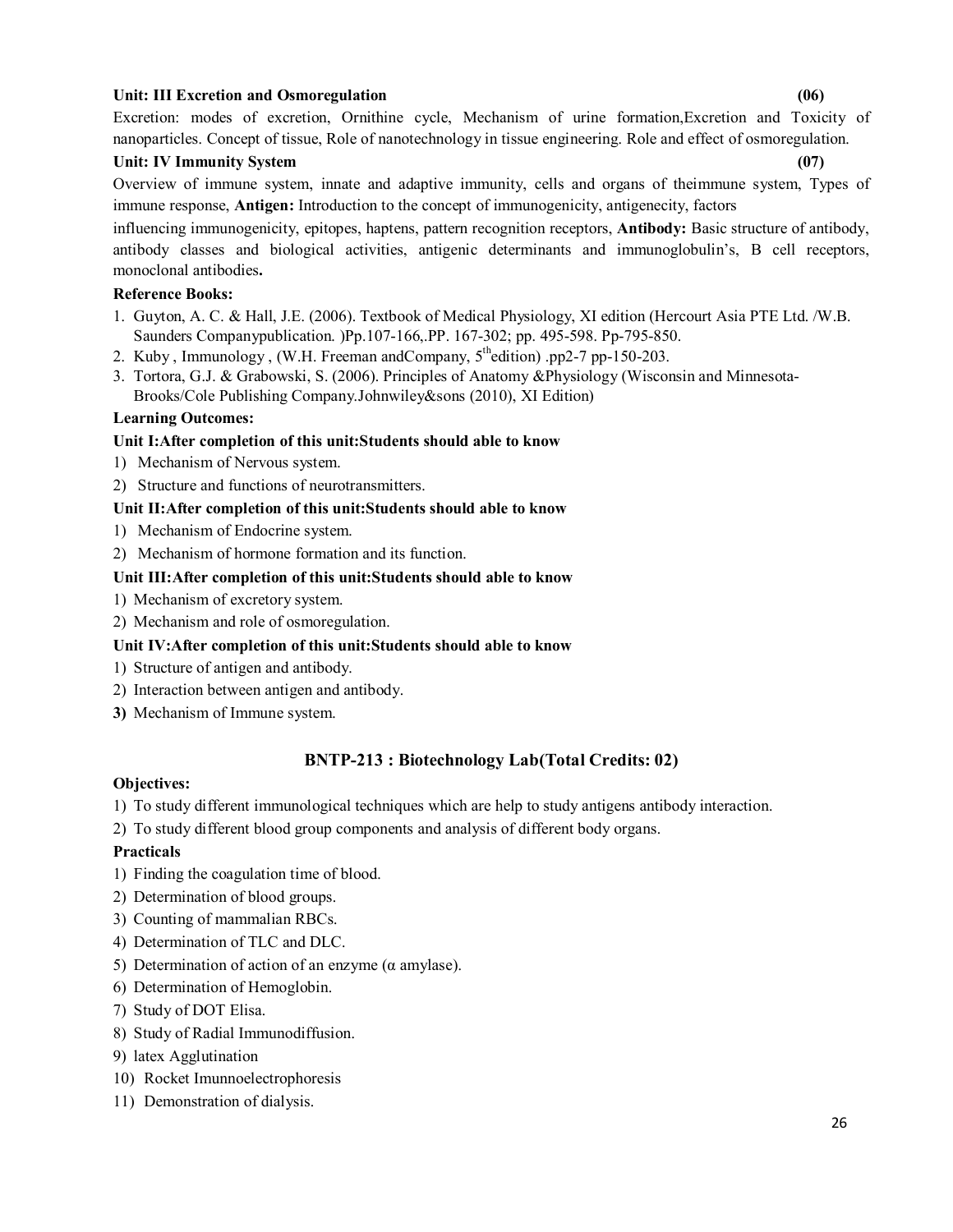12) Isolation of Mitochondria from goat liver.

## **Reference Books:**

- 1. G.K.Pal and PravatiPal, Practical physiology : 2<sup>nd</sup> edition. India, OrientBlackswan, (2006) .pp 4,44,74,62,114.
- 2. FrankC.Hay. Practical immunology Publication Malden, MA: Blackwell Science, 2002.
- 3. Plummer, Clinical biochemistry London New York.Tata McGraw-Hill Education, 2001.

## **Learning Outcomes:**

- 1) Students should able to determine different blood group.
- 2) Students should able to know mechanism of interaction between antigen and antibody.
- 3) Students should able to know different components of blood.
- 4) Students should able to know different immunological techniques.

**\*\*\*\*\*\*\*\*\*\*\*\*\*\*\*\*\*\*\*\*\***

## **BNTT- 207- Differential Equations I(Theory: 30 Lectures,Credits-2)**

## **Objectives:**

1. To study partial differentiation.

2. To study various functions and integrals related to calculus.

## **UNIT: I Partial Differentiation (06)**

Introduction, Chain Rule without proof and its examples, Euler's Theorem on Homogeneous Functions and its examples, Application to the partial derivative.

## UNIT: II Jacobian (09)

Definition of Jacobian and examples, Properties of Jacobian

If J is Jacobian of u, v with respect to x, y, and J' is Jacobian of x, y, with respect to u, v, then  $JJ'=1$ 

If J is Jacobian of u, v, w with respect to x, y, z and J' IS Jacobian of x, y, z with respect to u, v, w then  $JJ' = 1$ 

## **UNIT: III Gamma and Beta Function (07)**

Introduction, Definition of Gamma function, Properties of Gamma function. Illustrative examples on Gamma function. Introduction of Beta functions, Properties of Beta function, Illustrative examples on Beta function.

## UNIT: IV Double Integral (08)

Introduction, The evaluation of double integral, Area under the curve by double integral, Examples on double integral. Triple integral, Illustrative examples on it.

## **Reference books:**

- 1) G.V Kumbhojkar,C.Jamnadas ,Applied Mathematics II( India: NiraliPrakshan) 1-20
- 2) Shanti Narayan, DR. P. K. Mittal ,Differential Calculus (India: S Chand Pub.)10-20
- 3) A textbook of Advanced Calculus.

## **Learning outcomes:**

## **Unit-I :After completion of this unit:Students should able to know**

1. Partial differentiation of functions of two variables.

**2.** Euler's Theorem for partial derivatives of homogeneous functions.

## **Unit-II:After completion of this unit: Students should able to get**

1. Adequate exposure to global and local a concern that explores them many aspects of Mathematical Science.

2. Knowledge about the concept of Jacobian to solve examples.

## **Unit-III :After completion of this unit:Students should able to**

- 1. Use Gamma and Beta functions to evaluate integrals.
- 2. Solve integrating problems easily.

## **Unit-IV :After completion of this unit:Students should able to**

1. Evaluate the double integral.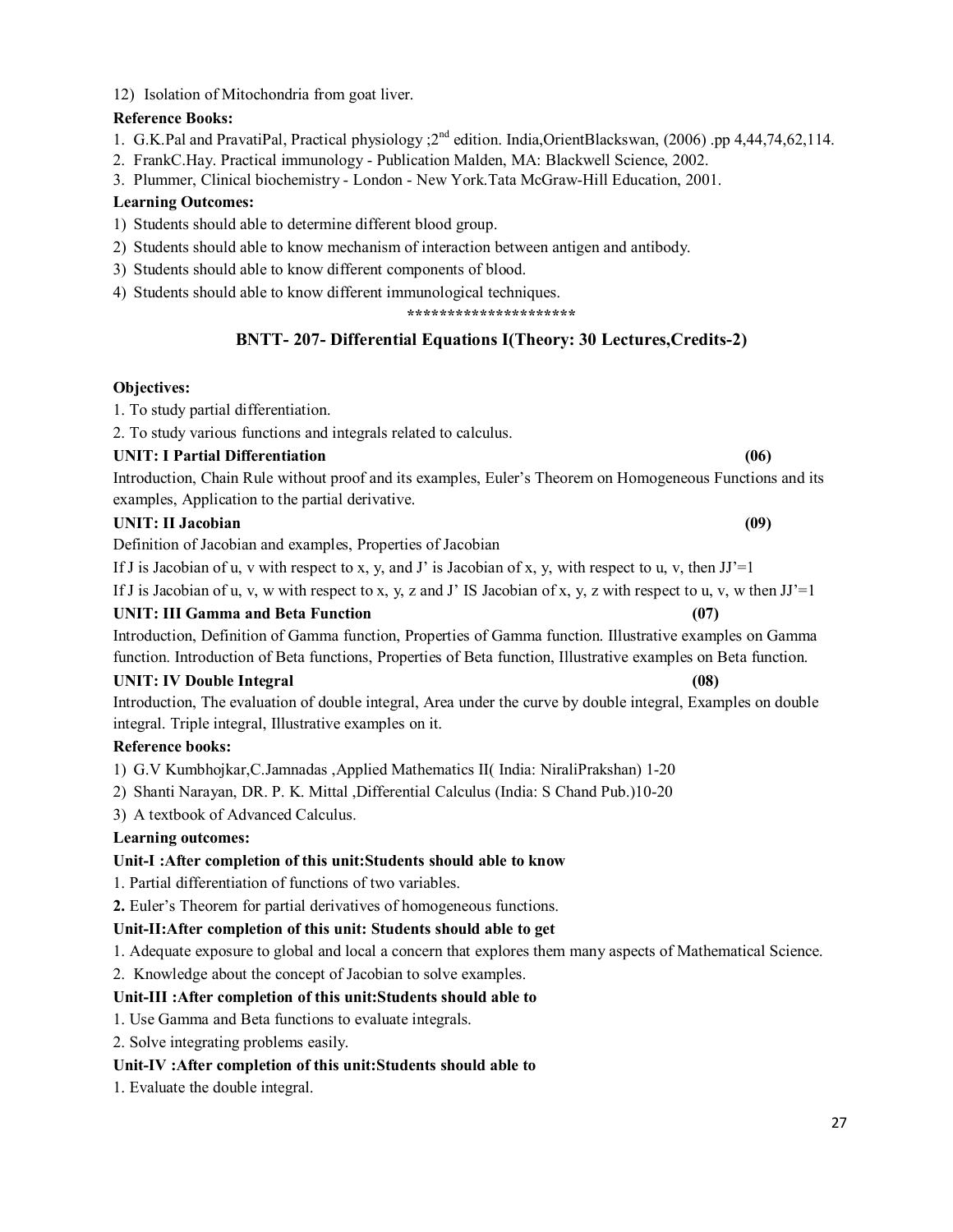## 2. Find the area under the curve by using double integral

## **BNTT -208-Differential Equation II(Theory: 30 Lectures, Credits-2)**

## **Objectives:**

- 1. To solve simultaneous differential equation.
- 2. To solve total and partial differential equation of first and second order.

## **Unit: I Simultaneous and Total Differential Equation (09)**

The method of variation of parameter, Simultaneous differential equation, Introduction, Simultaneous differential equation of 1st order and 1st degree, Illustrative examples Total differential equation, Introduction, Condition of integrability, Method of solving the integrable equation, Geometric interpretation, Illustrative examples.

## **UNIT: II Partial Differential Equation (08)**

Order and degree of partial differential equation. Concept of Linear and non-linear partial differential equation. Formation of 1st order Partial differential equation.

## **Unit: III Linear Partial Differential Equation of 1st Order (07)**

Introduction, Lagrange's equation, Lagrange's method of solving equation, Examples Charpit's Method and its examples.

## **Unit IV Classification of 2nd Order Differential Equation (06)**

Classification of 2nd order differential equation into elliptic, parabolic, hyperbolic form through illustration only

## **Reference books:**

1. M.D. Raisinghania, Ordinary and partial Differential Equation, Eighteenth Revised Edition 2016, R-2S.(Delhi: Chand and company Pvt Ltd New Delhi.)3.1-3.30,8.1-8.25

2. Shanti Narayn and P.K Mittal Differential Calculus (New Delhi: S.Chand co PVT) 1.1-1.68

## **Learning Outcomes:**

## **Unit 1 :After completion of this unit:Students should able to**

- 1. Explain concept of differential equation
- 2. Solve differentiate simultaneous and total differential equation.

## **Unit 2:After completion of this unit: Students should able to**

- 1. Find the order partial differential equation
- 2. Find the degree of partial differential equation and forms the 1st order partial differential equation.

## **Unit 3 :After completion of this unit:Students should able to know**

- 1. About Charpit's method
- 2. About Lagrange's method.
- 3. Use of these methods to solve the differential equation of higher order.

## **Unit 4:After completion of this unit: Students should able to**

- 1. classify the 2nd order differential equation into elliptic, parabolic and hyperbolic form.
- 2. apply Mathematical knowledge, skills and formulae to draw the relevant conclusion from the given information.

## **BNTP – 214: Mathematical Science Lab(Total Credits: 02)**

## **Objectives:**

- 1.To study Jacobian theorem.
- 2.To study numerical methods for solving differential equation
- 3.To study Laplace transform
- 4.To study methods of solving Linear partial differential equation of first order.

## **Practicals**

- 1. Euler's Theorem on homogeneous function.
- 2. Jacobian I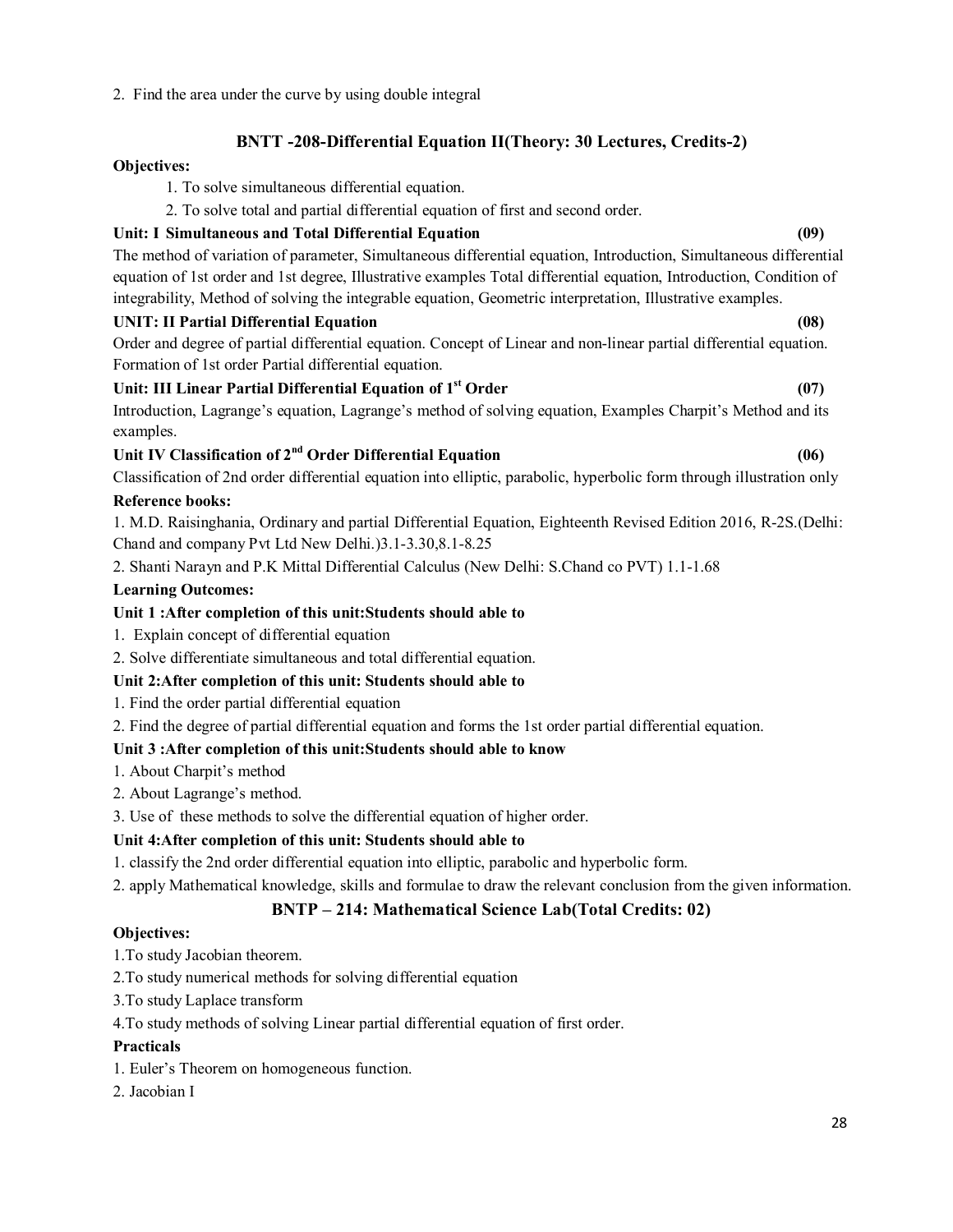## 3. Jacobian II

- 4. Lagrange's method for undetermined multiplier.
- 5. Examples on Double Integral
- 6. Numerical Methods for differential equations; Picard's Method.
- 7. Numerical Methods for differential equations; Euler's Method.
- 8. Numerical Methods for differential equations; Euler's Modified Method.
- 9. Simultaneous Differential Equations and Total differential Equations.
- 10. Laplace Transform1.
- 11.Examples on Charpit's Method.
- 12. Numerical method for solution of linear equations; Examples Gamma functions.

## **Reference books**

- 1. M.D. Raisinghania, Ordinary and Partial Differential Equations, (India :S. Chand Publication)
- 2. Shanti Narayan, DR. P. K. Mittal ,Differential Calculus (India: S Chand Pub)
- 3. G.V. Kumbhojkar, C. Jamnadas ,Applied Mathematics II
- 4. Goel Mittal- Pragati Prakashan .Numerical Analysis,.

## **Learning Outcomes:Students should able to know**

- 1. Euler's Theorem for partial derivatives of homogeneous functions.
- 2. Concept of Jacobian to solve examples.
- 3. Lagrange's method for undetermined multiplier.
- 4. Laplace transforms.
- 5. Concept of Simultaneous Differential Equations and Total differential equations.
- 6. Numerical differentiation

## **BNTT-209- Linear Integrated Circuits(Theory: 30 Lectures, Credits-2)**

### **Objectives:**

1) This course provides comprehensive idea about working principle, operation and characteristics of Linear Integrated Circuits.

2) Students should get knowledge of Op-Amp and its applications.

3) Students should get familiarize with data converters devices.

## **UNIT: I-Operational Amplifiers (06)**

Characteristics of an Ideal and Practical Operational Amplifier (IC 741), Open and closed loop configuration, Frequency Response. CMRR, Slew Rate and concept of Virtual Ground.

## **UNIT: II-Applications of Op-Amps (09)**

(1) Inverting and non-inverting amplifiers, (2) Summing and Difference Amplifier, (3) Differentiator, (4) Integrator, (5) Wein bridge oscillator,(6) Comparator and Zero-crossing detector, and (7) Active low pass and high pass Butterworth filter (1st order only).

## **UNIT: III-D-A and A-D Conversion: (09)**

4 bit binary weighted and R-2R D-A converters, circuit and working. Accuracy and Resolution. A-D conversion characteristics, successive approximation ADC. (Mention of relevant ICs for all).

## **UNIT: IV-Clock and Timer (IC 555): (06)**

## Introduction, Block diagram of IC 555, a stable and mono-stable multi-vibrator circuits.

## **Reference Books:**

1. R. A. Gayakwad, OP-Amps and Linear Integrated Circuit, (Prentis: Prentice Hall 2000, 4th edition)

2. David A. Bell Pulse, switching and Digital circuit, (Oxford: Oxford University Press, 5th edition)

**<sup>\*\*\*\*\*\*\*\*\*\*\*\*\*\*\*\*\*\*\*\*\*\*\*\*\*\*\*\*\*\*\*\*\*\*\*\*</sup>**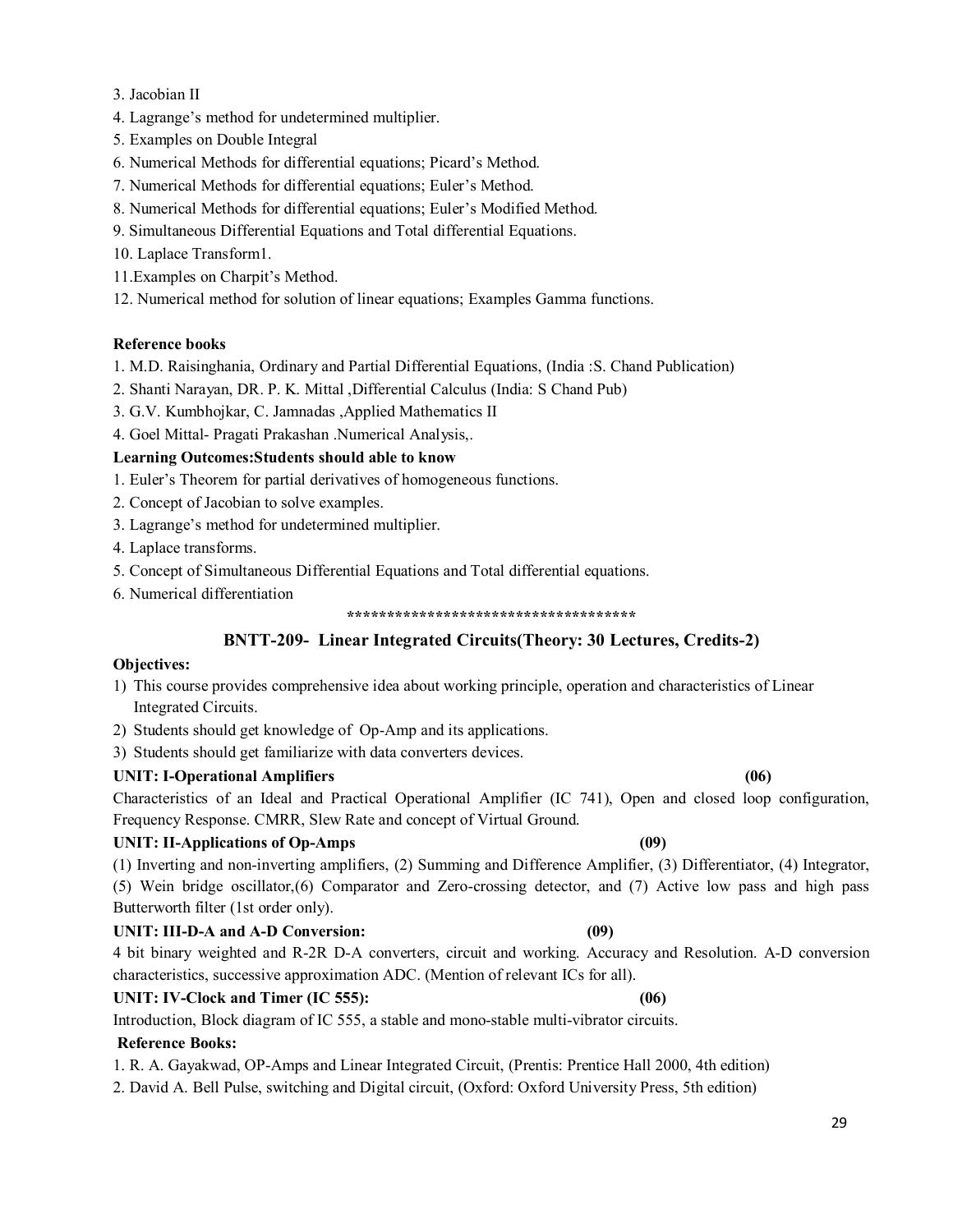3. David A. Bell Operational Amplifiers and Linear ICs, (Oxford: Oxford University Press, 3rd Edition, 2011)

4. A. P. Malvino, D. P. Leach and Saha, Digital Principles and Applications, (India: Tata McGraw, 7th Ed., 2011)

5. K. R. Botkar,Integrated circuits, (India:Khanna Publication)

## **Learning Outcomes:**

## **UNIT: 1:After completion of this unit: Students are able to :**

- 1) Understand ideal and Practical characteristics Operational Amplifier (IC 741),
- 2) Explain concept of Open and closed loop configuration
- 3) Explain concept of Frequency Response. CMRR. Slew Rate

## **UNIT: 2 :After completion of this unit:Students are able to:**

- 1) Explain applications of Op-Amps as Inverting and non-inverting amplifiers
- 2) Explain Op-Amps as Summing and Difference Amplifier, Differentiator and Integrator
- 3) Explain working of Op-Amp as Wein bridge oscillator, Comparator and Zero-crossing detector

## **UNIT: 3:After completion of this unit: Students are able to:**

- 1) Understand working of DAC
- 2) Understand accuracy and resolution
- 3) Explain 4 bit binary circuit

## **UNIT: 4;After completion of this unit:Students are able to:**

- 1) Explain construction and working of Clock and Timer (IC 555)
- 2) Explain astable and monostable multivibrator circuits using IC 555

## **BNTT-210- Digital Electronics(Theory: 30 Lectures, Credis-2)**

### **Objectives:**

- 1. To provide comprehensive idea about working principle, operation and characteristics Digital Electronics Systems.
- **2.** To get idea about Combinational and Sequential logic circuits Analysis and Design

### **UNIT: I-Number System and Codes (06)**

Decimal, Binary, Octal and Hexadecimal number systems, base conversions. Representation of signed and unsigned numbers, BCD code. Binary, octal and hexadecimal arithmetic; addition, subtraction by 2's complement method, multiplication.

### **UNIT: II- Logic Gates and Boolean Algebra (04)**

Truth Tables of OR, AND, NOT, NOR, NAND, XOR, XNOR, Universal Gates, Basic postulates and fundamental theorems of Boolean algebra.

### **UNIT: III-Combinational Logic Analysis and Design (06)**

Standard representation of logic functions (SOP and POS), Minimization Techniques (Karnaugh map minimization up to 4 variables for SOP).

### **UNIT: IV- Arithmetic Circuits: (14)**

Binary Addition. Half and Full Adder. Half and Full Subtractor, 4- bit binary Adder / Subtractor.

**Data Processing Circuits:** Multiplexers, De-multiplexers, Decoders, Encoders. Sequential Circuits: SR, D, and JK Flip-Flops. Clocked (Level and Edge Triggered) Flip-Flops. Preset and Clear operations. Race-around conditions in JK Flip-Flop. Master-slave JK Flip-Flop.

**Shift registers:** Serial-in-Serial-out, Serial-in-Parallel-out, Parallel-in-Serial-out and Parallel-in-Parallel-out Shift Registers (only up to 4 bits).

**Counters (4 bits): Ring Counter.** Asynchronous counters, Decade Counter, Synchronous Counter.

### **Reference Books:**

1) Anand Kumar, Fundamentals of Digital Circuits, 2009, (India: PHI Learning Pvt. Ltd.2nd Edition)10-50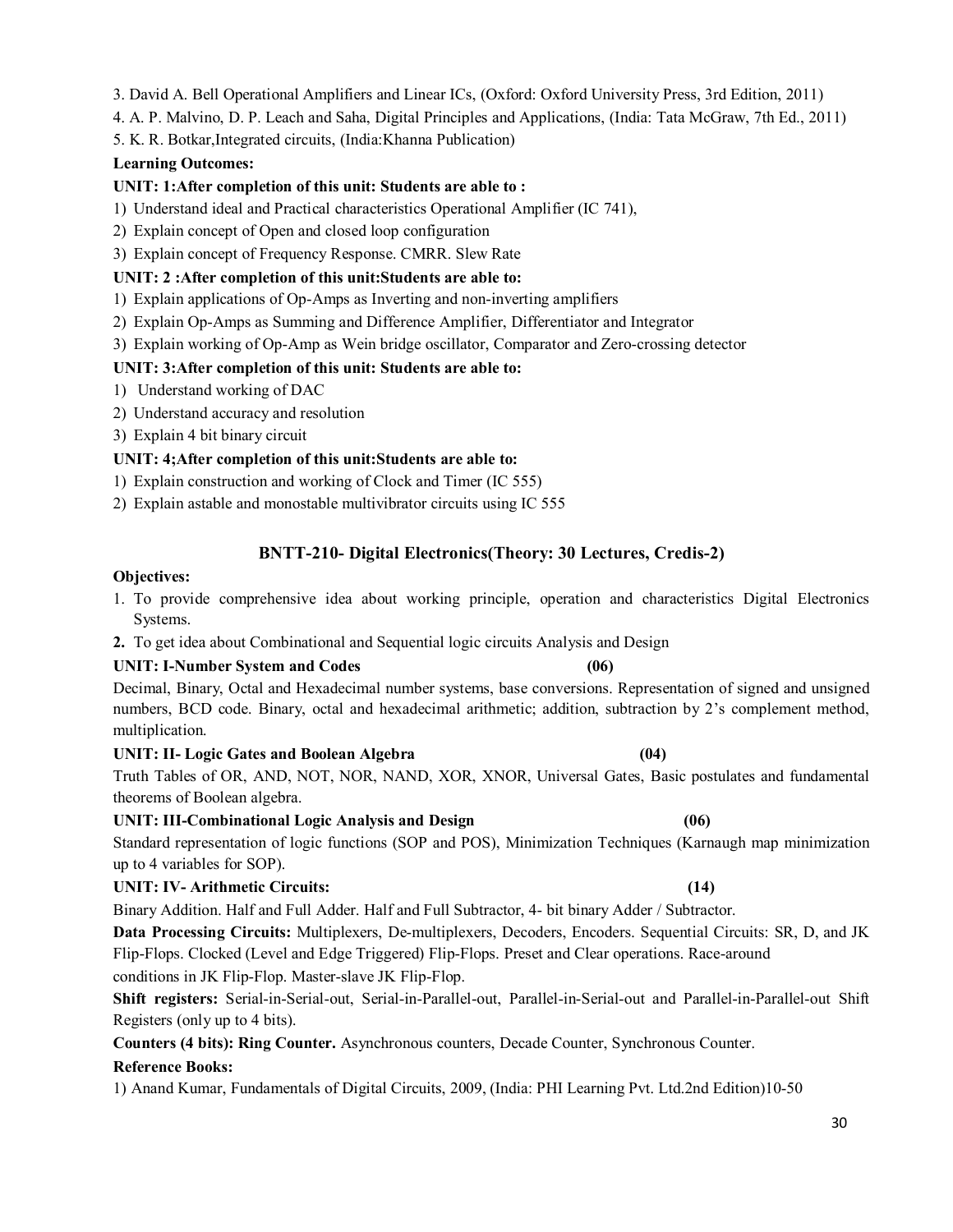- 2) Venu Gopal,Digital Circuits and systems 2011, (India: Tata McGraw Hill.)10-20
- 3) R. J. Tocci, N. S. Widmer Digital Systems: Principles & Applications, 2001, (India: PHI Learning.)20-40
- 4) Thomas L. Flyod, Digital Fundamentals, (Hong Kong :Pearson Education Asia ,1994) 30-45
- 5) R. L. Tokheim, Digital Principles, Schaum's Outline Series, (India: Tata McGraw- Hill 1994)

## **Learning Outcomes-**

## **UNIT 1:After completion of this unit:Students are able to:**

- 1) Know number system and conversions of number systems.
- 2) Represent of signed and unsigned numbers,

## **UNIT 2:After completion of this unit:Students are able to:**

- 1) Understand working of basic logic gates
- 2) Understand basic postulates and fundamental theorems of Boolean algebra.

## **UNIT 3:After completion of this unit:Students are able to:**

- 1) Understand standard representation of logic functions (SOP and POS),
- 2) Understand minimization techniques (Karnaugh map minimization up to 4 variables for SOP).

## **UNIT 4:After completion of this unit:Students are able to:**

- 1) Understand arithmetic circuits: Adder, Subtractor
- 2) Understand data processing circuits: Multiplexers, De-multiplexers, Decoders, Encoders.
- 3) Understand sequential circuits: Flip-Flops,Shift registers counters

## **BNTP-215: Electronics Lab-2(Total Credits: 02)**

## **Objectives:**

- 1) To gain knowledge in designing basic Digital circuits
- 2) To study circuits operation practically.

## **Practicals**

- 1) To design an inverting amplifier using Op-amp (741,351) for dc voltage of given gain
- 2) To investigate the use of an op-amp as an Integrator.
- 3) To investigate the use of an op-amp as a Differentiator.
- 4) Study of basic logic gate
- 5) Study universality of NAND and NOR gate
- 6) (a) To design a combinational logic system for a specified Truth Table.(b)To convert Boolean expression into logic circuit & design it using logic gate ICs. c)To minimize a given logic circuit.
- 7) Half Adder and Full Adder.
- 8) Half Subtractor and Full Subtractor.
- 9) To design an Astable Multivibrator of given specification using IC 555 Timer.
- 10) To design a Monostable Multivibrator of given specification using IC 555 Timer.
- 11) To build Flip-Flop (RS, Clocked RS, D-type and JK) circuits using NAND gates.
- 12) To build JK Master-slave flip-flop using Flip-Flop ICs

## **Reference Books**

- 1) A. P. Malvino, D. P. Leach and Saha,Digital Principles and Applications, (India: Tata McGraw)
- 2) R. A. Gayakwad, OP-Amps and Linear Integrated Circuit, (US: Prentice Hall, 4<sup>th</sup> edition)
- 3) R. L. Tokheim, Digital Principles, Schaum's Outline Series, Tata McGraw- Hill (1994)
- 4) S.K. Mandal Digital Electronics, (India: McGraw Hill,2010, 1st edition)

## **Learning Outcomes:After completion of this:Students are able to:**

1) Know the design procedure of various applications of Op-Amp